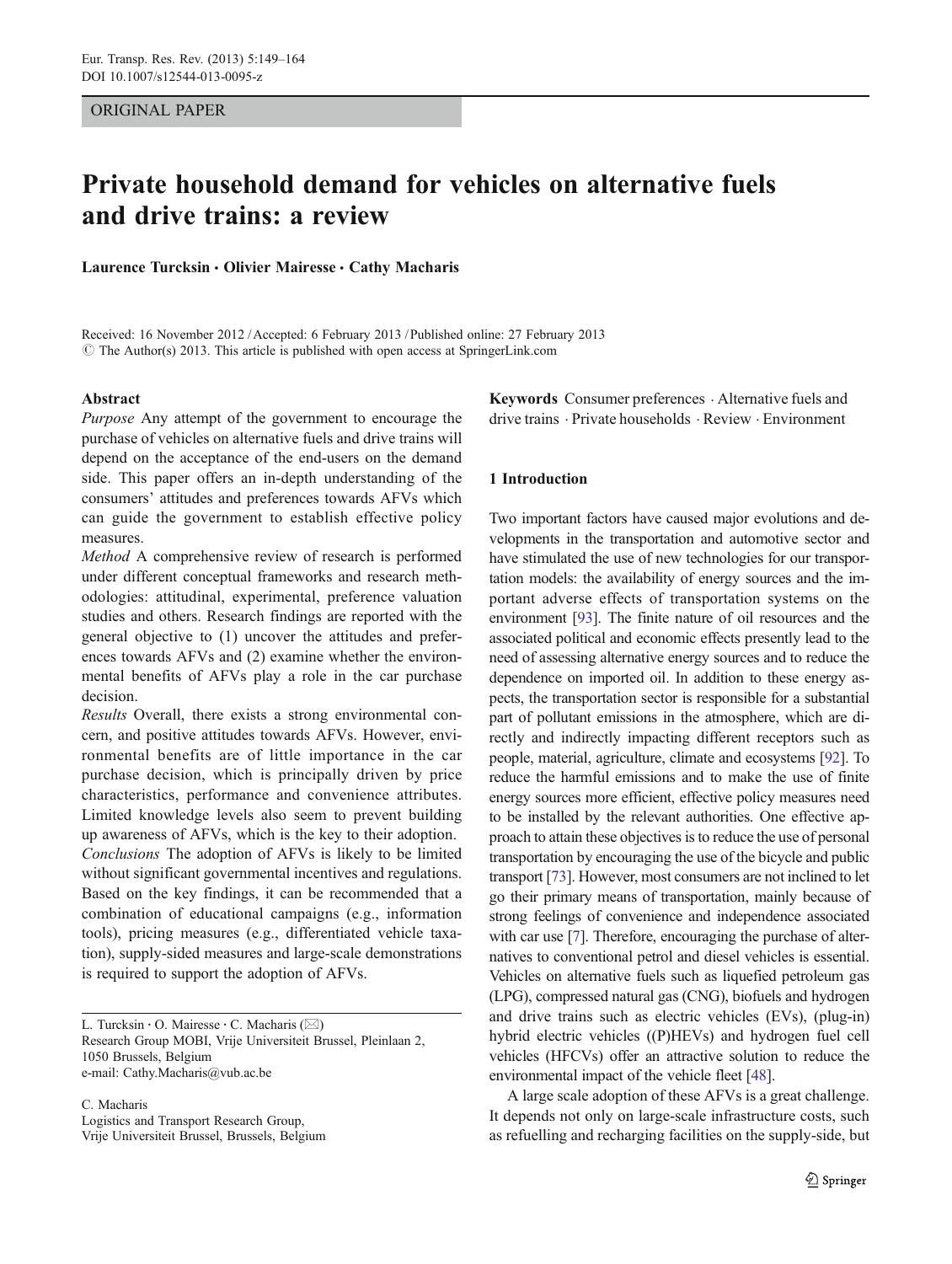also on the acceptance by the end-users on the demand side. It is now widely recognised that each attempt to change the consumers' activities and lifestyles requires a sound knowledge of preferences and determinants of consumer demand [\[75](#page-15-0)]. In this respect, unveiling the consumers' attitudes and preferences towards AFVs is necessary for the formulation of effective policy measures.

Literature on the potential demand for AFVs has mainly emerged since the late 80s and has been studied under very different conceptual frameworks. This paper conducts a comprehensive literature review and presents a classification scheme to map and uncover (1) the preferences and attitudes towards AFVs and (2) whether their environmental benefits can become a new dimension of vehicle choice by consumers. Section 2 outlines the search strategy, whereas Section 3 presents the main findings of the literature review according to the applied conceptual framework and research methodology. Section [4](#page-12-0) concludes and provides policy recommendations.

## 2 Search strategy

According to Cooper [\[28\]](#page-14-0), a research review should be designed in a systematic, objective way. To this extent, the integrative research review consists of several stages. The first stage is the formulation of the research question(s), which will guide the research. Here, the aim is to uncover consumer preferences for AFVs and to examine whether the environmental benefits of AFVs play a role in the car purchase decision. The second stage is the determination of the data collection strategy and a selection of multiple channels in order to avoid a bias in coverage (Section 2.1). The third stage, elaborated in Section 2.2, provides an evaluation and selection of the retrieved data. The fourth stage contains an analysis and interpretation of the reviewed literature (Section 2.3) which finally leads to the presentation of the results (Section 3) [\[19\]](#page-14-0).

#### 2.1 Data collection strategy

The data collection strategy is based on a computerised search. Articles were mainly retrieved by tracking cited references from e-catalogues. The reviewed papers were published mainly since the last two decades. Several sources were used to search for literature. These included the web-based search tools (V-spaces, article database; "web of science" and other e-sources) and the VUBIS e-catalogue from the library of the Vrije Universiteit Brussel (VUB). In addition, web-search robots (e.g., Google Scholar) were used to track cited references and to find publication titles, using the search term 'alternative fuels and drive trains' combined with 'purchase behaviour', 'private household demand', 'environment' and 'consumer preferences'. From the resulting output, the relevant hits were filtered out based on their publication in peer-reviewed journals, citation index (Min.

1, except for recently published articles, see Table [1\)](#page-2-0) and their focus on the purchase of AFVs by private households.

#### 2.2 Evaluation of the retrieved data

By using the above described strategy, 53 publications have been retained for further analysis. First, the retrieved data show divergences according to the applied conceptual framework and research methodology (see Table [2](#page-2-0)). They can be grouped into attitudinal, experimental, preference valuation and other studies. The majority of the collected articles applied preference valuation techniques (27), followed by attitudinal surveys (14), experimental designs (8) and others (4). Many articles involve a combination of them. Especially attitudinal surveys are often used in a first phase to develop the survey instrument or to obtain in-depth information about the consumers' attitudes on environmental issues. Second, research from the 80s and 90s mainly focused on the potential demand for battery EVs [\[13](#page-14-0),[14,24](#page-14-0),[27,38](#page-14-0),[39,54](#page-14-0),[55,](#page-14-0)[79](#page-15-0),[90\]](#page-15-0), while studies from the late 90s and 2000s rather address a mix of AFVs including EVs, LPG, CNG or methanol [[21](#page-14-0)–[23,33,34](#page-14-0),[42](#page-14-0),[81,87\]](#page-15-0). In line with technological developments, recent research also concentrates on HEVs [\[3](#page-13-0),[10,](#page-13-0)[26](#page-14-0),[29,31](#page-14-0),[32,45](#page-14-0),[49,53](#page-14-0),[72\]](#page-15-0), PHEVs [[9](#page-13-0),[11\]](#page-13-0), biofuels  $[51,68,69,80,89,91]$ , hydrogen [\[2,](#page-13-0)[66](#page-15-0),[74,76,86](#page-15-0)] and HFCVs [[46](#page-14-0),[61,62,65](#page-15-0)]. Finally, most literature has been published in America. Out of the 53 reviewed articles, 19 were carried out in California, 10 in other US states and 7 in Canada. Europe is represented with 16 articles and Asia with 1 article. The bias towards California as the geographical focus of attention could be attributed to the heightened awareness of air pollution due to local conditions and press attention [[37,](#page-14-0)[87](#page-15-0)], its importance in global HEV sales (25 % of total US sales in 2006) [[45\]](#page-14-0), the low-emission vehicle regulations and state programs [\[39,](#page-14-0)[87](#page-15-0)] and the highest count of Green Party registered voters throughout the US [[53\]](#page-14-0). Only recently, European studies have gained in number, especially in the field of attitudinal surveys and preference valuation techniques.

#### 2.3 Analysis and interpretation of literature

Based on the evaluation of the retrieved data, the research findings will be treated according to the applied conceptual framework and research methodology (see next Section 3).

# 3 Results

In the following subsections, the conceptual frameworks and research methodologies are briefly described and an overview of common cited critics is given. Then, the major findings are listed and general themes and response patterns are observed.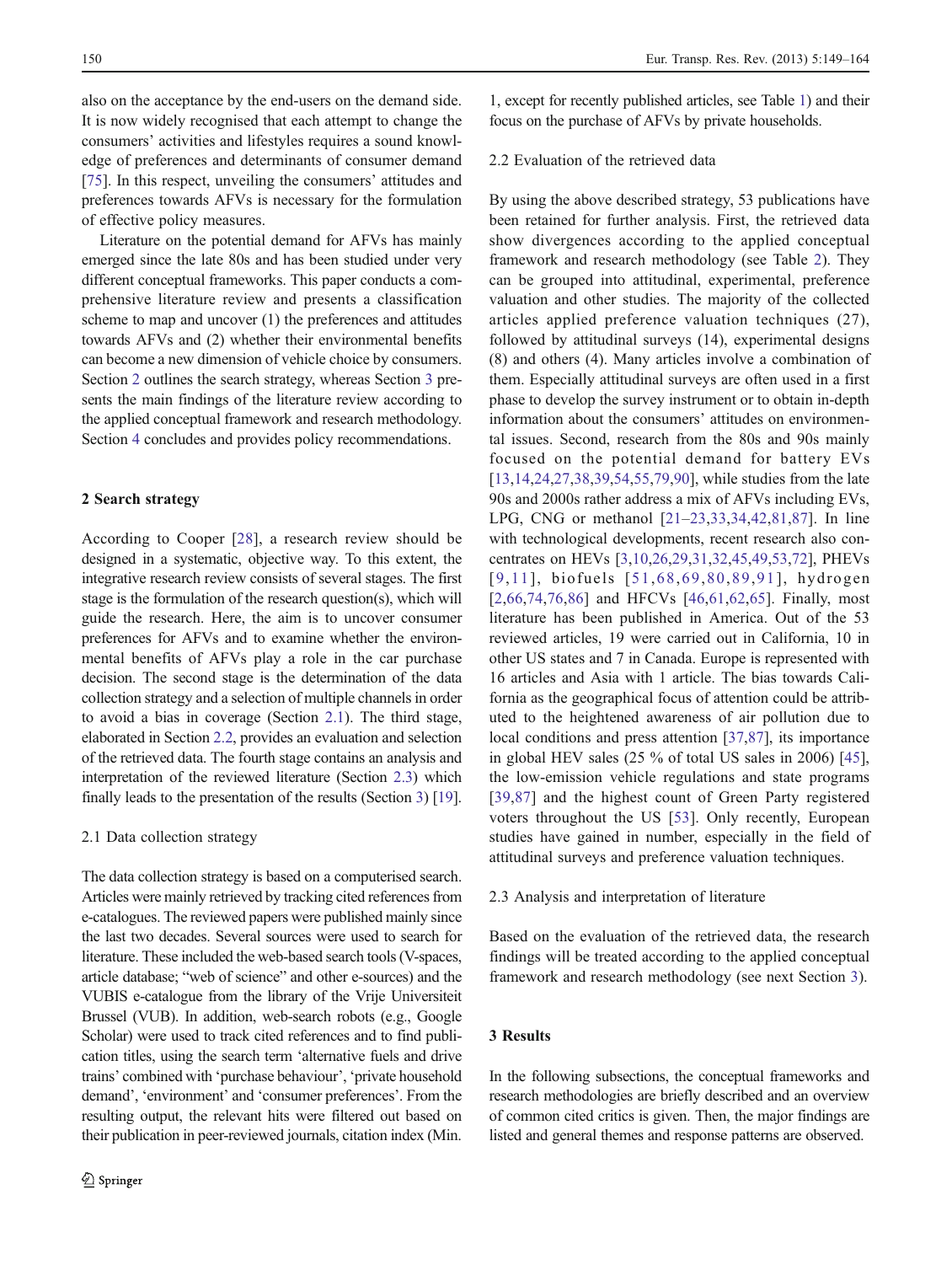<span id="page-2-0"></span>Table 1 Citation indices of the retrieved peer-reviewed articles

| Study                                 | Citation index | Study                                 | Citation index  |
|---------------------------------------|----------------|---------------------------------------|-----------------|
| Achterberg et al. [2]                 | $\mathbf{1}$   | Johansson-Stenman and Martinsson [52] | 70              |
| Ahn et al. [3]                        | 12             | Kahn [53]                             | 51              |
| Axsen et al. [10]                     | 12             | Kurani et al. [54]                    | 47              |
| Axsen and Kurani [9]                  | 5              | Kurani et al. [55]                    | 45              |
| Axsen et al. [11]                     | 10             | Lundquist Noblet et al. [60]          | $7\phantom{.0}$ |
| Beggs and Cardell [13]                | 36             | Martin et al. [61]                    | 2               |
| Beggs et al. [14]                     | 309            | Mau et al. [62]                       | 12              |
| Brownstone et al. [21]                | 37             | Mourato et al. [65]                   | 29              |
| Brownstone et al. [22]                | 223            | O'Garra et al. [66]                   | 36              |
| Bunch et al. [23]                     | 93             | Peters et al. $[67]$ <sup>a</sup>     |                 |
| Calfee [24]                           | 32             | Petrolia et al. [68]                  | 4               |
| Caulfield et al. [26] <sup>a</sup>    | —              | Popp et al.[69]                       | 3               |
| Chéron and Zins [27]                  | 8              | Potoglou and Kanaroglou [72]          | 33              |
| Dagsvik et al. [29]                   | 26             | Ricci et al. [74]                     | 3               |
| Eggers and Eggers $[31]$ <sup>a</sup> | -              | Segal $[79]$                          | 20              |
| Erdem et al. [32]                     | $\mathbf{1}$   | Schulte et al. [76]                   | 45              |
| Ewing and Sarigöllü [33]              | 32             | Solomon and Johnson [80]              | 19              |
| Ewing and Sarigöllü [34]              | 48             | Sperling et al. [81]                  | 10              |
| Flamm [35]                            | 7              | Thesen and Langhelle [86]             | 1               |
| Gjoen and Hard [36]                   | 28             | Tedeshi et al. [85]                   | 6               |
| Gould and Golob [39]                  | 21             | Tompkins et al. [87]                  | 14              |
| Golob and Gould [38]                  | 9              | Turrentine and Kurani [88]            | 63              |
| Greene [42]                           | 25             | Ulmer et al. [89]                     | 8               |
| Heffner et al. [45]                   | 27             | Urban et al. [90]                     | 208             |
| Heffner et al. [46]                   | $\overline{2}$ | Van de Velde et al. [91]              | 1               |
| Horne et al. [49]                     | 26             | Van Rijnsoever et al. [94]            | 2               |
| Jensen et al. [51]                    | 1              |                                       |                 |
|                                       |                |                                       |                 |

a Recently published

# 3.1 Attitudinal studies

Attitude theory [[30\]](#page-14-0) is a central concept in environmental psychology and typically relates attitudes to behaviour through an intermediary intention construct. One of the most applied theories to study behaviours of environmental relevance is the theory of planned behaviour (TPB) [\[5\]](#page-13-0). This theory stipulates that behavioural intention is shaped by

| <b>Table 2</b> Evaluation of the re-<br>trieved data    | Conceptual framework | Attitudinal<br>studies $(14/53)$ | Experimental<br>studies $(8/53)$ | Preference valuation<br>studies $(27/53)$ | Other studies $(4/53)$ |
|---------------------------------------------------------|----------------------|----------------------------------|----------------------------------|-------------------------------------------|------------------------|
|                                                         | Publication year     | 80s(1)<br>2000s(13)              | 90s(5)<br>2000s(3)               | 80s(3)<br>90s(9)                          | 2000s(4)               |
|                                                         |                      |                                  |                                  | 2000s(15)                                 |                        |
|                                                         | Main scope           | Hydrogen $(5)$                   | EV(5)                            | EV(5)                                     | EV(1)                  |
|                                                         |                      | Biofuels (3)                     | PHEV $(2)$                       | AFV(8)                                    | HEV(1)                 |
|                                                         |                      | Others $(6)$                     | HFCV(1)                          | HEV(8)                                    | HFCV(1)                |
|                                                         |                      |                                  |                                  | Biofuels (3)<br>HFCV(3)                   | Other $(1)$            |
|                                                         | Provenance           | EU(10)                           | US(8)                            | US(14)                                    | US(3)                  |
| The number between brackets<br>represents the amount of |                      | US(4)                            |                                  | Canada (7)<br>EU(5)                       | EU(1)                  |
| reviewed studies out of a total of<br>53 publications   |                      |                                  |                                  | Asia $(1)$                                |                        |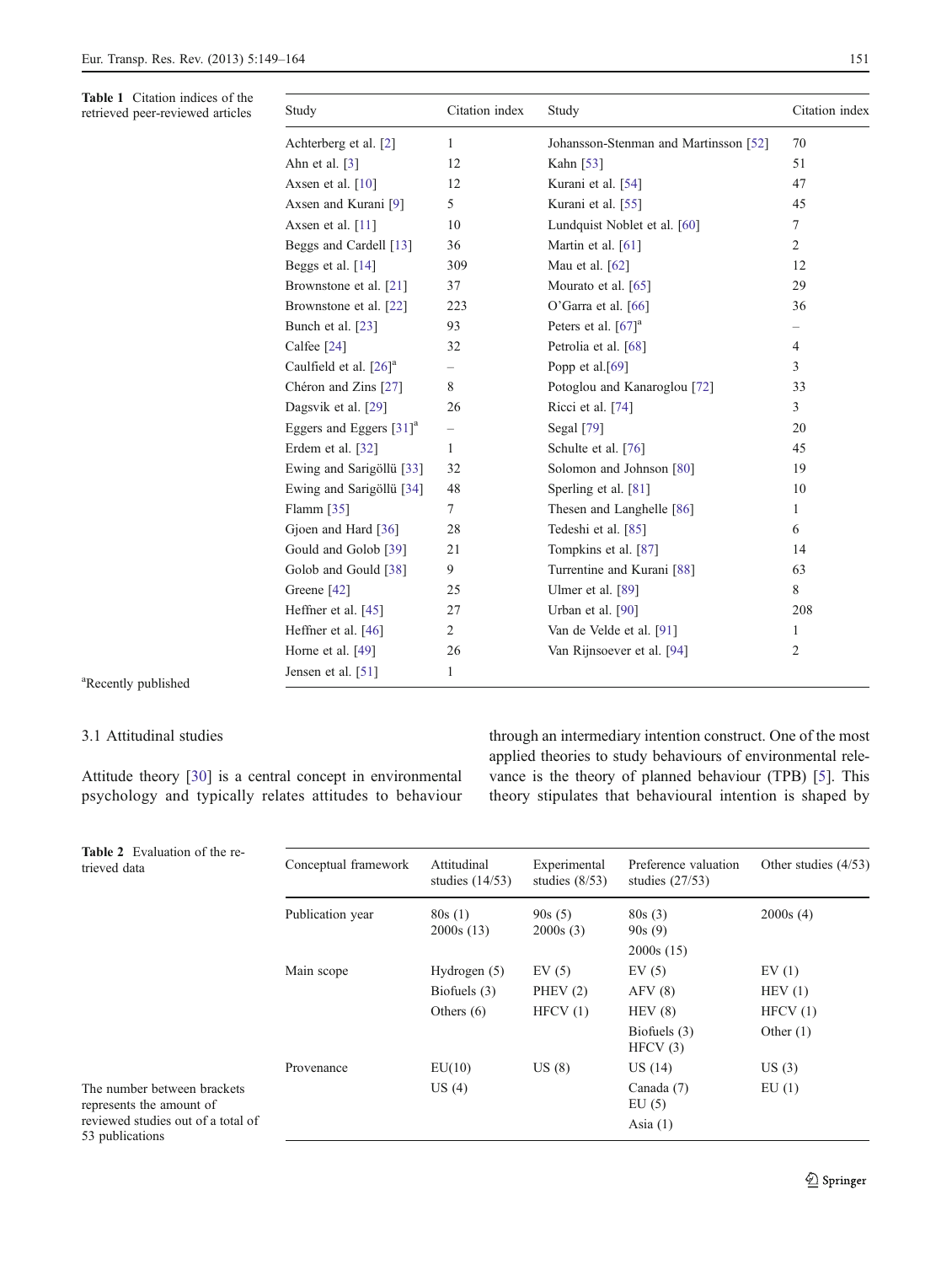attitudes towards the specific behaviour (overall evaluation of its possible consequences), subjective norms (the perception of a person about the normative expectations of others such as close friends or family) and perceived behavioural control (PBC) (personal feeling that one could easily change its behaviour and that one has the possibilities to do this). TPB pretends that if attitudes and subjective norms are favourable, the PBC will be larger and the intention for behavioural change will be stronger [\[4](#page-13-0),[5](#page-13-0)]. In this context, the adoption of an AFV will be immediately influenced by a person's intention to adopt the technology. Other conceptual frameworks in the field of environmental psychology include the normactivation model (NAM) (by [[77,78\]](#page-15-0)), which focuses on moral values and personal norms to explain (altruistic) behaviour, and the value-belief-norm (VBN) theory (by [\[83,84](#page-15-0)]) to explain commitments to protect the environment.

Methodological approaches to measure the correlation between attitudes and behaviour in environmental psychology often apply quantitative methods, qualitative methods (e.g., semi-structured interviews, focus groups, group discussions etc.) or a combination of both.

Although the TPB and other theories are well tested, they rely on complicated links between consumer values, knowledge, beliefs, attitudes, intentions and behaviour. A large size of factors is often difficult to quantify, predict and manage and even if they are known, there is a loose causal link between intentions and actions. The explanatory value of attitudes on behaviour is thus limited, but might enlarge when behaviour measures are self-reported, than when observed [[8,](#page-13-0)[75](#page-15-0)]. In addition, the choice of survey questions might be subjected to potential biases (e.g., framing, sample selection bias etc.). Quantitative surveys might for example provide less opportunity to let people frame their own public perceptions and attitudes than qualitative surveys, but the latter encounters the limitation of being representative for wider populations [\[74](#page-15-0)].

Table [3](#page-4-0) shows an increasing emergence of attitudinal surveys within the last 7 years, mainly executed in Europe. Except for Ricci et al. [[74\]](#page-15-0) and Schulte et al. [\[76\]](#page-15-0), quantitative surveys were applied to reveal the consumer preferences for AFVs. Within the surveys, there is a predominance of measuring the attitudes towards hydrogen [\[2](#page-13-0),[66](#page-15-0),[74,86\]](#page-15-0) and biofuel vehicles [[69](#page-15-0),[89,91\]](#page-15-0). Overall, the general concern about environmental issues is found to be high (general positive environmental attitudes), but very often, this is not translated into changes in purchasing behaviour [\[2](#page-13-0),[66](#page-15-0),[74,94\]](#page-15-0). This discrepancy between environmental attitudes and ecological behaviour is known as the attitude-action gap [\[56](#page-14-0)]. Most of the reviewed studies have addressed this attitude-action gap and have consistently reported two findings.

First, attitudes and behaviour towards AFVs are not merely determined by environmental considerations, but are the outcome of a complex trade-off involving economic [\[69](#page-15-0),[74](#page-15-0),[89\]](#page-15-0), performance [[66](#page-15-0),[74](#page-15-0),[86\]](#page-15-0) and psychological factors [\[67\]](#page-15-0) including less conscious determinants such as status [[52](#page-14-0)] and symbolic motives [[67](#page-15-0)]. Moreover, individuals will rather value the environmental benefits of AFVs in terms of potential monetary savings, than out of environmental concern [[69](#page-15-0),[89\]](#page-15-0).

Second, limited knowledge levels currently prevent to build up awareness of AFVs, which is the key to their adoption [\[66](#page-15-0),[74,86](#page-15-0)]. Prior levels of AFV knowledge and hence awareness are found to be associated with sociodemographic (e.g., gender, age) and personal characteristics (e.g., education) [[66](#page-15-0),[86](#page-15-0)], environmental knowledge [\[35](#page-14-0),[66,86](#page-15-0),[94\]](#page-15-0), pro-environmental attitudes [[35,](#page-14-0)[86](#page-15-0)], cultural dispositions [\[2](#page-13-0)], product involvement [[66,94](#page-15-0)], direct experience (e.g., in terms of practical experiences and demonstrations) and familiarity with AFVs [[74,94](#page-15-0)].

Besides attitudes, an increased belief of the ability to influence the environment positively (PBC) is found to affect behavioural change in the same way [\[67](#page-15-0),[69,91](#page-15-0)]. To strengthen the PBC, information is required that focuses on the opportunities and possible solutions (e.g., range of actions that can be taken within car purchase to reduce energy problems), instead of messages that contain negative information and strengthen the seriousness of the problem and its detrimental consequences [[66,69](#page-15-0),[91\]](#page-15-0).

The need for information is a recurrent finding throughout most of the reviewed studies [\[2](#page-13-0),[35](#page-14-0),[66,74,85,91](#page-15-0)]. Audiences are found to behave differently and require information to be differentiated according to the interests and knowledge levels, socio-demographic characteristics, attitudes and cultural dispositions of the specific target audience [\[2](#page-13-0),[74](#page-15-0),[91,94\]](#page-15-0). Performance attitudes are found to be positively related to information search [[94](#page-15-0)], whereas people with environmental attitudes are less affected by information provision [\[91](#page-15-0),[94](#page-15-0)]. In this respect, tailored information which focuses on the new technical developments that improve environmental performance while maintaining car performance might for example help to enhance the support for AFVs [\[94](#page-15-0)].

#### 3.2 Experimental studies

In experimental and quasi-experimental studies, individuals are put in a natural or an artificial setting to observe their behaviour towards a group of individuals not exposed to the experimental treatment. Experimental studies often make use of vehicle trials or clinics, activity-based approaches, gaming simulations or design spaces [[11](#page-13-0),[55\]](#page-14-0). Activity analysis includes the use of household travel diaries, activity location maps, videos and other informational material to observe daily travel patterns and understand consumers' needs with respect to AFVs [[55\]](#page-14-0). Gaming simulations are experimental contexts in which respondents seek solutions to a particular problem or issue (e.g., range limit) within their activity space [\[40](#page-14-0),[55\]](#page-14-0). Design spaces are used to elicit the consumers' design priorities and preferences of AFVs,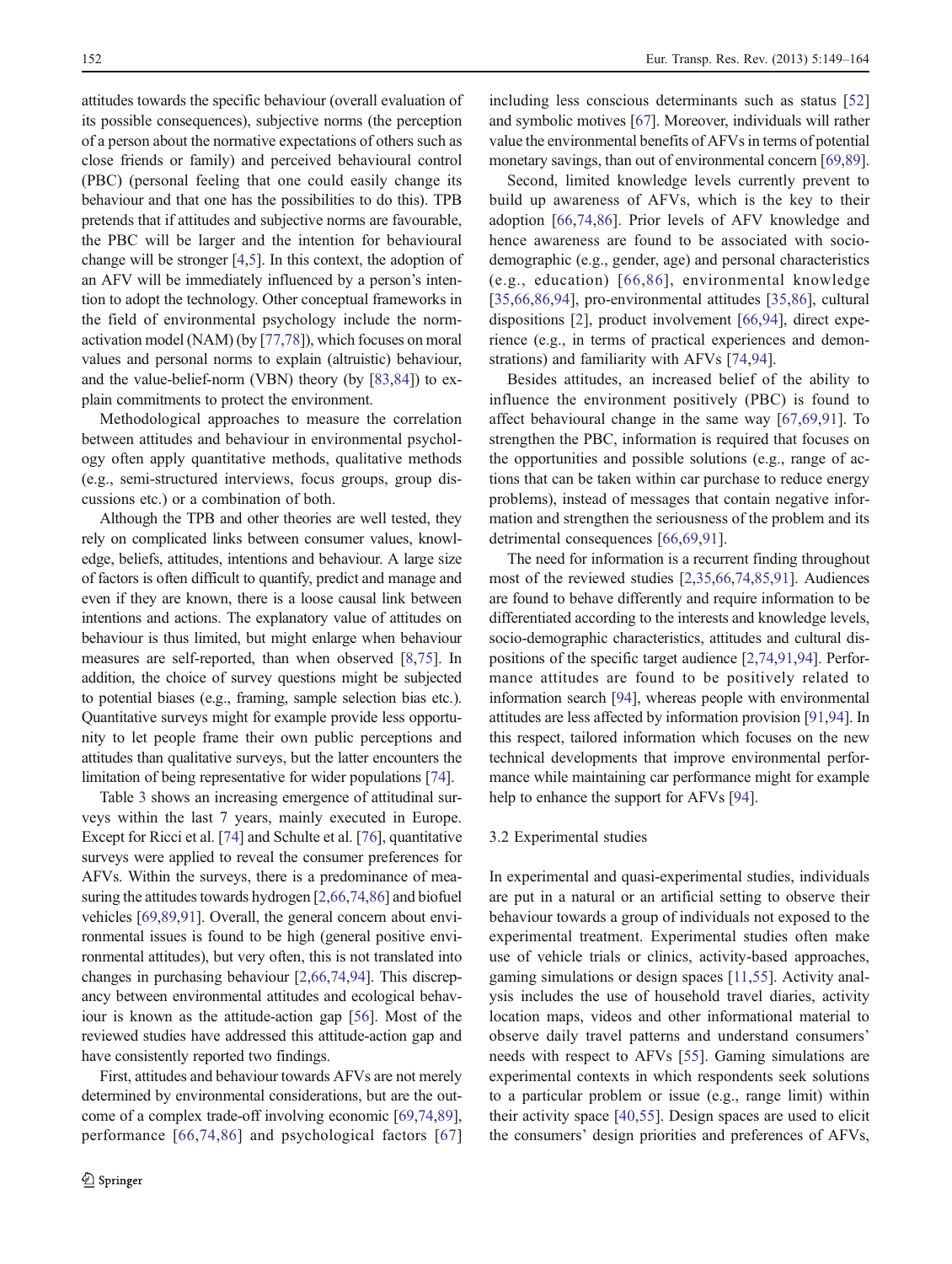<span id="page-4-0"></span>

| Reviewed attitudinal studies<br>Table 3  |                                                                                                                                                                             |                                                                                                                                                                                                   |                                                                                                                                                                                                 |                     |
|------------------------------------------|-----------------------------------------------------------------------------------------------------------------------------------------------------------------------------|---------------------------------------------------------------------------------------------------------------------------------------------------------------------------------------------------|-------------------------------------------------------------------------------------------------------------------------------------------------------------------------------------------------|---------------------|
| Study                                    | Research question                                                                                                                                                           | Methodology                                                                                                                                                                                       | Findings                                                                                                                                                                                        | Location            |
| Tedeshi et al. [85]                      | Clarify relationship between:<br>environmental knowledge<br>environmental concern<br>- environmental control<br>- actual behaviour<br>- personal control<br>- self-interest | causing and controlling pollution.<br>perceptions of responsibility for<br>Quantitative survey to measure                                                                                         | Unwillingness to accept individual<br>responsibility for pollution.                                                                                                                             | North Carolina (US) |
| Ulmer et al. [89]                        | - knowledge about ethanol<br>- purchase attributes.<br>- public perception<br>Identification of:                                                                            | Quantitative survey on:<br>- demographics<br>- knowledge<br>- perception                                                                                                                          | Cost is more important than environmental<br>benefits and performance at purchase<br>of ethanol-fuelled car.                                                                                    | Oklahoma (US)       |
| Schulte et al. [76]                      | - Purculation of issues affecting<br>Identification of issues affecting                                                                                                     | Qualitative model.                                                                                                                                                                                | Acceptance is combination of values,<br>perceptions and wants. These are<br>affected by a person's social<br>background and experience                                                          | UK (EU)             |
| O'Garra et al. [66]                      | - existing levels of awareness<br>- support for hydrogen<br>- related knowledge<br>Identification of:                                                                       | - socio-economic characteristics<br>- existing levels of awareness<br>- environmental knowledge<br>- attitudes and behaviour<br>Quantitative survey on:<br>- levels of support<br>- car ownership | Key determinant of acceptability is having<br>prior awareness of hydrogen, which is<br>related to gender, age, education and<br>environmental knowledge                                         | UK (EU)             |
| Johansson-Stenman and<br>Martinsson [52] | Impact of concern for status and<br>environmental concern on the<br>purchase of a new car.                                                                                  | - socio-economic characteristics<br>- vehicle ownership and use<br>Quantitative survey on:<br>- car's characteristics                                                                             | People care more about status than<br>environmental concern when<br>purchasing a new car.                                                                                                       | Sweden (EU)         |
| Kahn [53]                                | household transportation decisions<br>Effect of environmentalism on                                                                                                         | of Green Party registered voters<br>Californian Community's share<br>Quantitative approach with the<br>as proxy for community<br>environmentalism.                                                | Environmentalists are more likely to<br>gasoline fuel and purchase HEVs.<br>use public transit, consume less                                                                                    | California (US)     |
| Thesen and Langhelle [86]                | Public awareness and acceptability<br>of hydrogen.                                                                                                                          | Quantitative survey based on<br>O'Garra et al. $[66]$ .                                                                                                                                           | influenced by prior knowledge, hydrogen<br>environmentally friendly attitudes and<br>awareness, environmental knowledge,<br>Support of hydrogen is positively<br>being a man.                   | Norway (EU)         |
| Ricci et al. [74]                        | Investigation of perceptions and<br>attitudes towards hydrogen.                                                                                                             | Qualitative research with focus groups.                                                                                                                                                           | Low initial levels of hydrogen awareness<br>and knowledge. Ultimate behaviour is<br>performance, environmental benefits,<br>based on trade-off between costs,<br>convenience of use and safety. | UK (EU)             |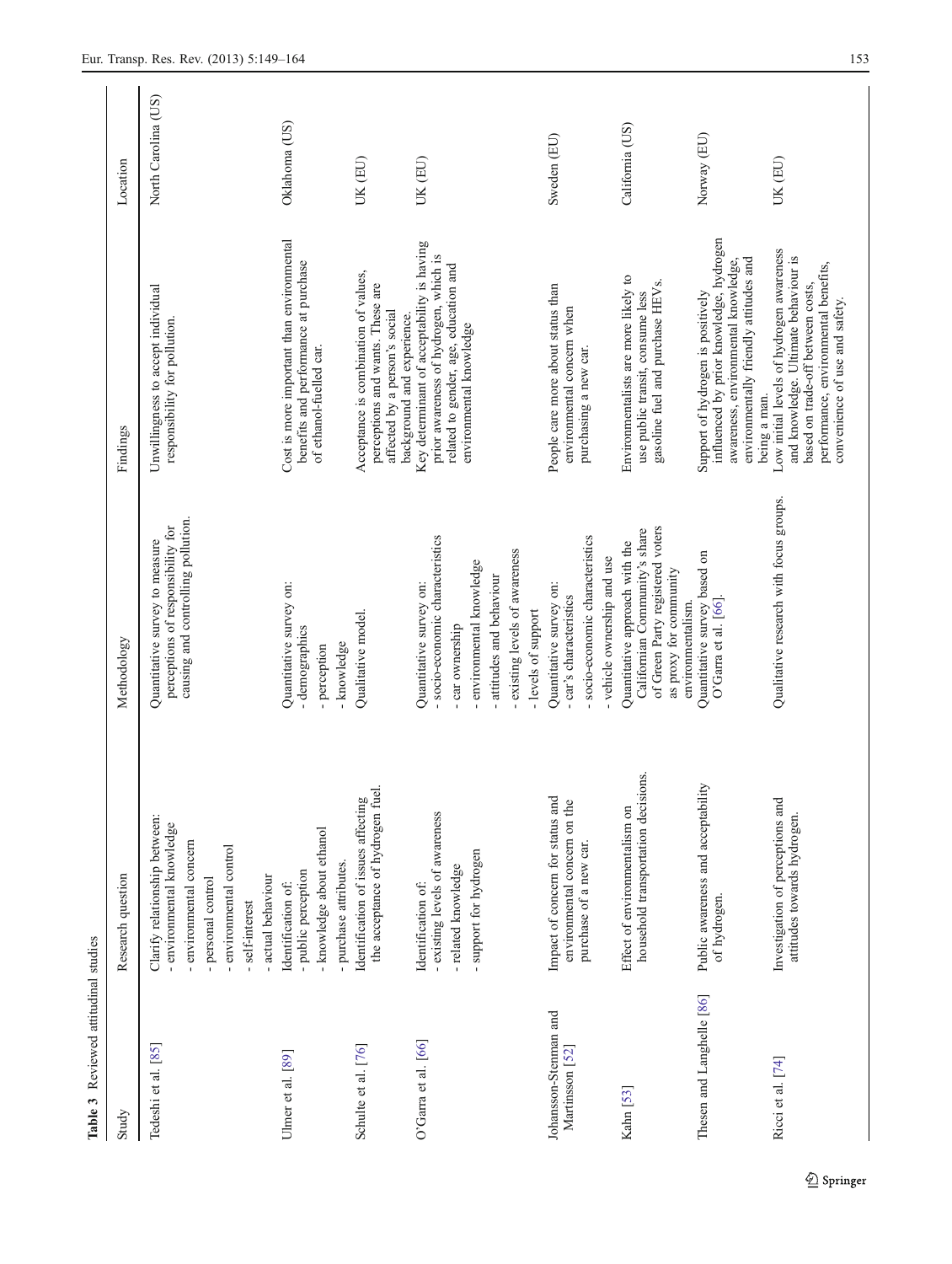| Table 3 (continued)        |                                                                                                                                                                                              |                                                                                                                                                                                                                                             |                                                                                                                                                                                                                                                                                    |                                   |
|----------------------------|----------------------------------------------------------------------------------------------------------------------------------------------------------------------------------------------|---------------------------------------------------------------------------------------------------------------------------------------------------------------------------------------------------------------------------------------------|------------------------------------------------------------------------------------------------------------------------------------------------------------------------------------------------------------------------------------------------------------------------------------|-----------------------------------|
| Study                      | Research question                                                                                                                                                                            | Methodology                                                                                                                                                                                                                                 | Findings                                                                                                                                                                                                                                                                           | Location                          |
| Flamm [35]                 | intensive vehicle ownership and use.<br>positively related to less-resource<br>pro-environmental attitudes are<br>Environmental knowledge and                                                | - household vehicle ownership/use<br>- demographic, socio-economics<br>environmental knowledge<br>- environmental attitudes<br>Quantitative survey on:                                                                                      | with owning more fuel-efficient vehicles.<br>environmental attitudes are associated<br>Environmental knowledge and pro-                                                                                                                                                            | California (US)                   |
| Van Rijnsoever et al. [94] | and behaviours related to product<br>Identification of types of attitudes<br>involvement and use of search<br>channels.                                                                      | - information search channels.<br>- attitudes to 19 car attributes<br>Quantitative survey on:<br>- product involvement                                                                                                                      | environmental, performance and convenience<br>behaviour environmental knowledge and<br>attitudes. To translate these attitudes into<br>Three types of attitudes are distinguished:<br>involvement with cars are necessary.                                                         | The Netherlands (EU)              |
| Achterberg et al. [2]      | understand why low levels of knowledge<br>on hydrogen coincide with high levels<br>Cultural dispositions are the key to<br>of support.                                                       | - environmental concern<br>Quantitative survey on:<br>- hydrogen knowledge<br>- mastery over nature<br>- holistic spiritualism<br>- stewardship                                                                                             | People are supportive for hydrogen when:<br>- feeling the need to take care of nature<br>- having environmental concern<br>- having trust in technology                                                                                                                            | The Netherlands (EU)              |
| Popp et al. [69]           | economy and other vehicle characteristics,<br>Determination of trade-off between fuel<br>comparison between US and Belgian<br>consumers.                                                     | - perceptions on (agricultural) fuels<br>- perceptions on car/fuel attributes<br>- thoughts about the environment<br>- current vehicle characteristics<br>Quantitative mail-in survey on:<br>- importance of fuel economy<br>- demographics | car. Higher importance of fuel economy<br>when having an increased belief on the<br>relative fuel prices when selecting new<br>Great importance of fuel economy and<br>ability to positively influence the<br>environment.                                                         | Belgium (EU) and<br>Arkansas (US) |
| Van de Velde et al. [91]   | the socio-demographic and personal<br>influence attitudes and behavioural<br>The choice of message framing and<br>can<br>characteristics of the receiver<br>intention.                       | Quantitative questionnaire including:<br>- socio-demographic characteristics<br>- personal characteristics related to<br>energy, environment and biofuels<br>- message exercise                                                             | People with pro-environmental attitudes are<br>perceived consumer effectiveness of less<br>less affected by the message frame. The<br>pro-environmental people can increase<br>with information on environmental<br>problems and possible solutions.                               | Belgium (EU)                      |
| Peters et al. [67]         | - (H2) problem awareness, response<br>norm have a positive direct effect<br>$\mathfrak{a}$<br>- (H1) PBC, attitude and personal<br>efficacy and social norm have<br>positive indirect affect | and NAM predictors, complemented<br>with symbolic motives. Quantitative<br>Structural model integrating TPB<br>survey including sections on:<br>$CO2$ emissions of vehicles                                                                 | efficacy and by social norm, and indirectly<br>- (H2) Attitudes, personal norm and PBC<br>efficient car (29 % explained variance)<br>are positively influenced by response<br>predictors of the purchase of a fuel-<br>- (H1) Attitudes and PBC are direct<br>by problem awareness | Switzerland (EU)                  |
|                            | direct negative effect on personal norm and<br>attitude, and indirectly negatively affect the<br>- (H3) traditional symbolic motives have a<br>purchase of a fuel-efficient vehicle          | - psychological constructs<br>socio-demographics<br>$\mathbf{I}$                                                                                                                                                                            | influence on attitudes and personal norm,<br>-(H3) Symbolic motives exert a negative<br>and thus restrain the purchase of a<br>fuel-efficient car.                                                                                                                                 |                                   |

 $\underline{\textcircled{\tiny 2}}$  Springer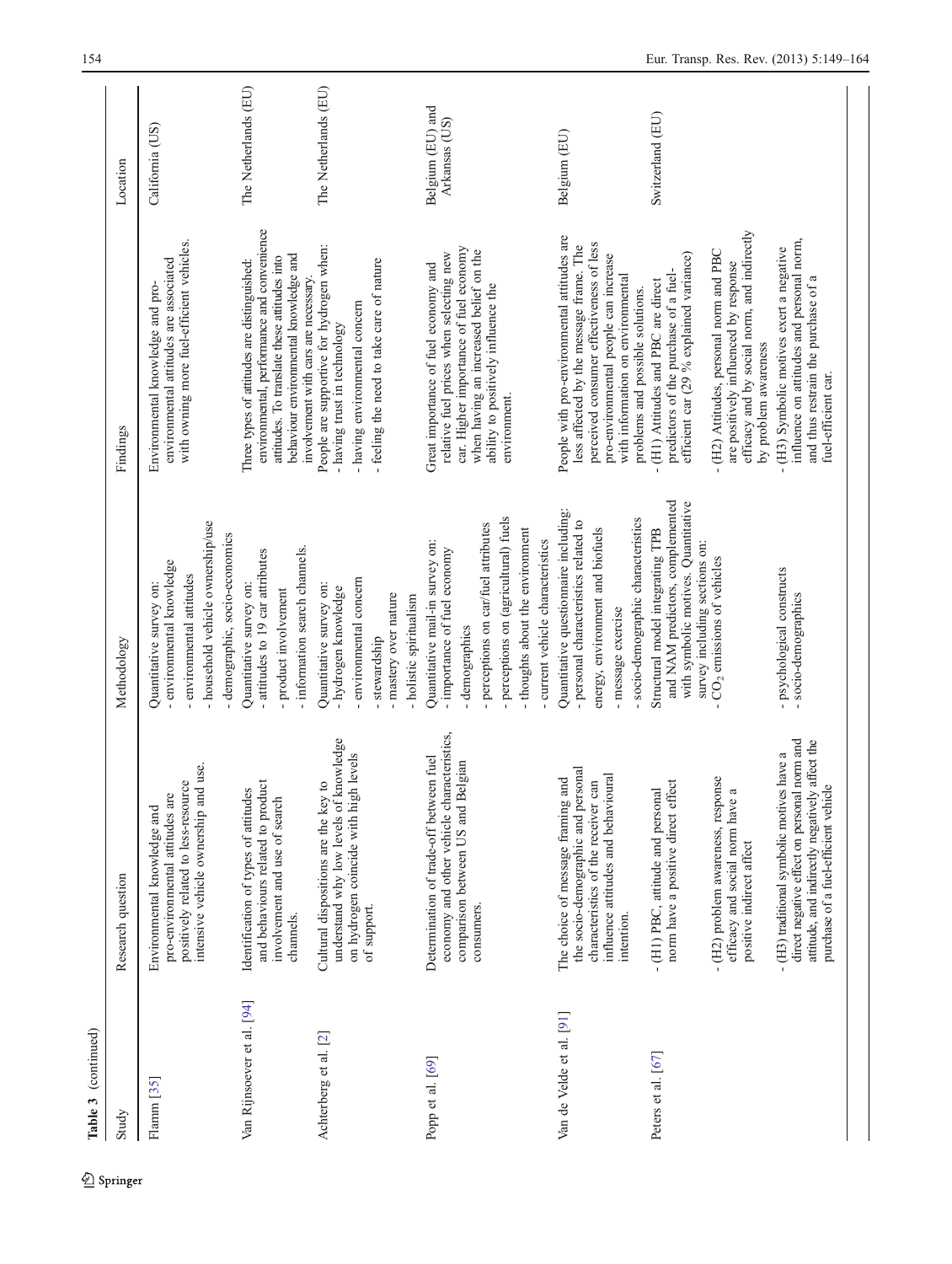which is consistent with theories of constructed preferences that view consumer preferences as outcomes (and not as inputs) of decision contexts and processes [[11,](#page-13-0)[15](#page-14-0)].

Although experimental designs rely on virtual or realworld experiences of the technology and are more realistic than other survey techniques, they have their limitations. Trials may for example evoke the "Hawthorne" effect, indicating that people will produce upward biased estimates of interest in AFVs since they receive special attention. As a result, fewer people than those who expressed a purchase intention are likely to purchase such a car. Additionally, there may arise several measurement problems related to the duration and length of the trial. Trials may also provide reactions to a specific category or product because of the opportunity that the participants have to experience competing technologies (e.g., conventional gasoline cars) [\[39](#page-14-0)].

All reviewed experimental studies, displayed in Table 4, were performed in California (US). Many of them were carried out in the 90s to understand how consumers could address EV limitations. In line with technological developments, recent experimental studies rather concentrate on HFCVs and PHEVs. All vehicle technologies included in the experimental designs face driving range and infrastructure challenges and rely on an electric motor powered by a unique fuel source [\[55](#page-14-0)[,61\]](#page-15-0).

Most experimental studies shared the opinion that there is a strong concern for the environment, and a strong belief that lifestyle changes are required to solve environmental problems [[38,39](#page-14-0),[54,55](#page-14-0),[90\]](#page-15-0). However, they also discovered that the environment was the lowest rate issue when purchasing a vehicle (see for example [[55,](#page-14-0)[90](#page-15-0)]). Although environmental awareness may not lead to the purchase of an AFV, it might encourage households to seek out and evaluate AFVs for purchase considerations [\[55](#page-14-0)].

Short-term exposure improves the respondents' overall impressions of AFVs, especially with respect to their environmental benefits [\[39](#page-14-0),[61](#page-15-0)]. But, as they gain experience with AFVs, those perceived environmental benefits become a lower priority as other vehicle features will enter the decision set [\[39\]](#page-14-0). On the one hand, comparisons will be made based on range, purchase price and convenience of use [\[38](#page-14-0)]. Some of the

Table 4 Reviewed experimental studies

| Study                | Scope       | Experimental setting                                                                                                                                                                   | Findings                                                                                                                                                                                                                                                                           | Location        |
|----------------------|-------------|----------------------------------------------------------------------------------------------------------------------------------------------------------------------------------------|------------------------------------------------------------------------------------------------------------------------------------------------------------------------------------------------------------------------------------------------------------------------------------|-----------------|
| Urban et al. [90]    | EV          | Multi-media workshop placing<br>consumers in a virtual buying<br>environment.                                                                                                          | Although EVs were rated highly in terms<br>of environmental attributes, environmental<br>concern was the lowest rated issue when<br>purchasing a vehicle.                                                                                                                          | California (US) |
| Kurani et al. [54]   | EV          | Interactive interview based on<br>week-long travel diaries                                                                                                                             | Perceived driving range is smaller than<br>expected. Viable market for EVs with<br>60 to 100 miles driving range.                                                                                                                                                                  | California (US) |
| Kurani et al. [55]   | EV          | Experiment-oriented interviews<br>Innovative mail survey with:<br>- video of EV use and recharging<br>- 3-day trip diary<br>- map of activity locations<br>Vehicle choice experiments. | Although environmental awareness may<br>not lead to the purchase of an EV, it may<br>encourage households to seek out and<br>evaluate EVs for purchase considerations.<br>Home recharging is the most highly valued<br>attribute, whereas environmentalism is the<br>least valued. | California (US) |
| Gould and Golob [39] | EV          | Personal vehicle trials with:<br>- inboard travel logger<br>- a fill-in travel diary<br>- pre- and post-trial survey                                                                   | Although opinions about environmental<br>efficacy showed improvement after the trial,<br>participants would choose an EV on the basis<br>of other factors (e.g., low running costs) than<br>the environmental benefit.                                                             | California (US) |
| Golob and Gould [38] | EV          | Personal vehicle trials with:<br>- inboard travel logger<br>- a fill-in travel diary<br>- pre- and post-trial survey                                                                   | Experience with EV did not change the<br>perception of the desired range (i.e., similar<br>to that of a gasoline car).                                                                                                                                                             | California (US) |
| Martin et al. [61]   | <b>HFCV</b> | Real-driving and refuelling<br>experience, pre- and post-<br>clinic surveys.                                                                                                           | Short-term exposure improved the respondent's<br>overall impression of HFCV. A driving range<br>of 480 km is found to be acceptable for 90 %<br>of the respondents.                                                                                                                | California (US) |
| Axsen and Kurani [9] | <b>PHEV</b> | Attitudinal survey, travel<br>and parking diaries,<br>design games.                                                                                                                    | More new vehicle buyers might be adapted for<br>vehicle recharging than generally assumed.<br>Home recharging is the key determinant for<br>an early PHEV market.                                                                                                                  | California (US) |
| Axsen et al. [11]    | <b>PHEV</b> | Attitudinal survey, travel<br>and parking diaries and<br>design games.                                                                                                                 | The performance requirements of batteries<br>might be closer to commercially viable<br>PHEVs than expected.                                                                                                                                                                        | California (US) |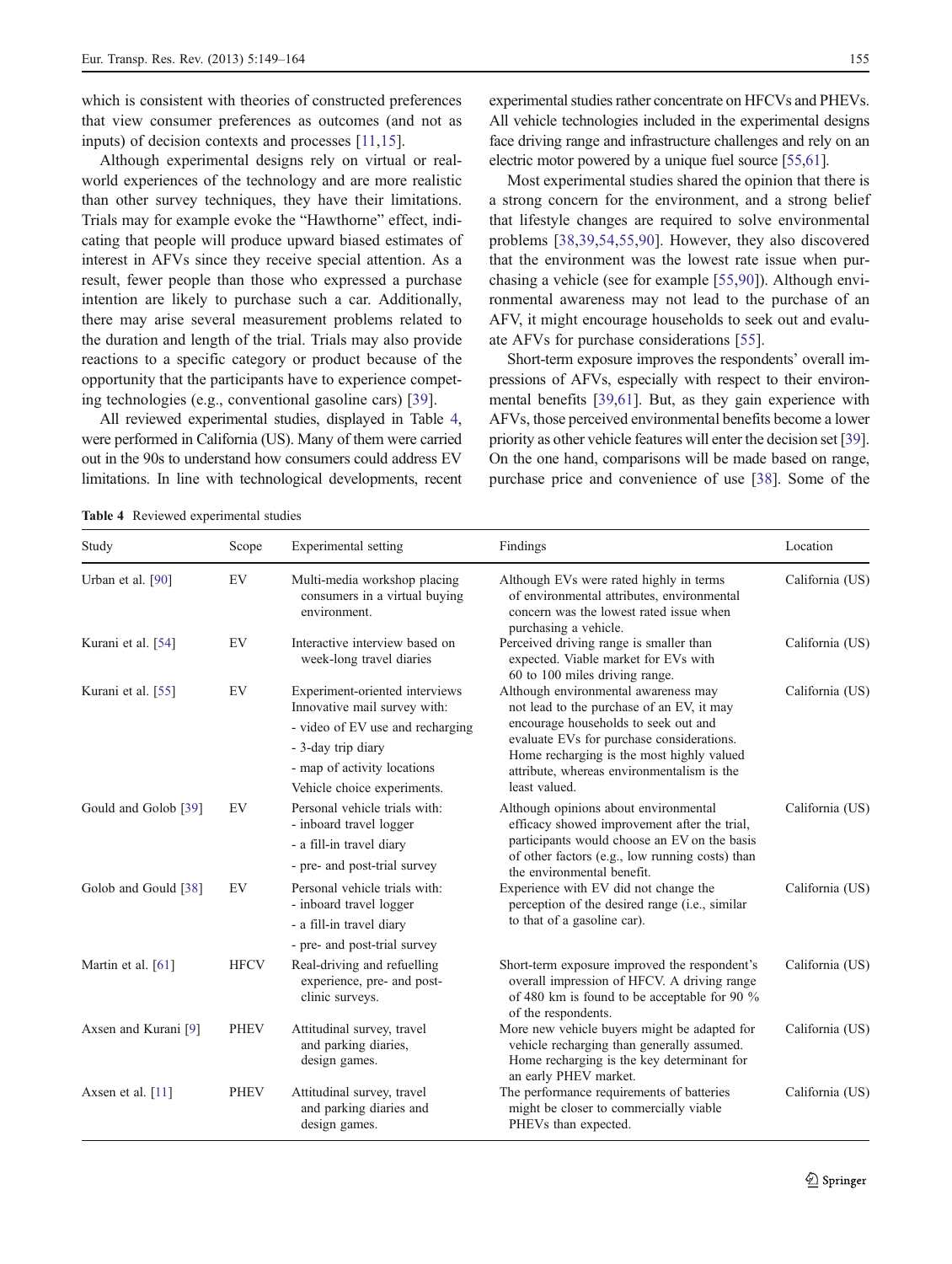reviewed studies reveal that respondents did not change their perception about the desired range [\[38](#page-14-0),[39](#page-14-0),[61\]](#page-15-0). Despite the demonstrated utility of AFVs, respondents still desire ranges to be similar to that of a conventionally fuelled car, even when travel diaries showed that they were usually travelling less on a daily basis [\[38](#page-14-0)[,61](#page-15-0)]. Acceptable driving ranges are found to be 160 km for EVs [[38](#page-14-0),[54](#page-14-0)] up to 480 km for HFCVs [\[61\]](#page-15-0). On the other hand, consumer preferences might emerge with respect to the new qualities of AFVs (e.g., quiet ride, low maintenance costs) [\[38,54,55\]](#page-14-0). In this respect, Kurani et al. [\[55\]](#page-14-0) argue that multi-vehicle households will combine AFVs and conventional vehicles in their stock to achieve the advantages of the different propulsion systems. These "hybrid households" will not be discouraged by the limited driving range of AFVs as they allocate household travel according to the different operational characteristics of the vehicles (i.e., conventional vehicles for longer trips, AFVs for shorter trips). The attractiveness of AFVs will not lie in their competitive, but in their complementary relation to conventionally fuelled vehicles. In addition, Kurani and his colleagues assert that any disutility of reduced range can be more than offset by the value of home recharging [\[9,11,](#page-13-0)[55\]](#page-14-0). They stipulate that a succesful market launch of AFVs will not depend on the duplication of the performance attributes of conventionally fuelled vehicles, but on the recognition that there is a potential market for less ambitious AFV designs with shorter driving ranges. According to these authors, the commercialisation of more ambitious AFVs should be inevitably accompanied with financial incentives, large-scale vehicle demonstrations and persuasive information campaigns to overcome the financial barriers and the lack of inherent interest.

#### 3.3 Preference valuation studies

Preference valuation studies are another technique to analyse the potential demand for environmental goods or services which are usually not traded within the market mechanism. Consumer preferences are usually inferred by stated or revealed preference techniques. The stated preference (SP) technique is a survey-based technique that allows researchers to uncover how people value different product/service attributes. The most common SP techniques used in transport studies are the choice modeling (CM) method and the contingent valuation method (CV). CM originates from conjoint analysis, information integration theory in psychology [[6\]](#page-13-0) and discrete choice theory in economics/econometrics [[58,](#page-14-0)[59\]](#page-15-0). It applies a choice experiment approach using a variety of instruments (e.g., pencil and paper, computer aided personal survey instrument (CAPI), internet-based survey) to indirectly elicit attribute values based on either ranking or rating of products described by a number of attributes in several labelled or unlabelled choice sets [[18,41,47\]](#page-14-0). Subsequently, via statistical techniques, the analysis will derive a value for each of these attributes and thus express the relative preferences among vehicle attributes [\[29](#page-14-0),[79](#page-15-0)]. Conventional discrete choice (DC) models analyse situations in which respondents are asked to choose one alternative from a set of mutually exclusive hypothetical alternatives [[17](#page-14-0),[50](#page-14-0)]. Recently, multiple discretecontinuous extreme value (MDCEV) models have been introduced that deal with the existence of multiple-vehicle households, where households own and use multiple vehicles for satisfying their travel needs [[16,17\]](#page-14-0). Other recent progresses in CM aim to improve realism, by for instance adding a nochoice option [\[31](#page-14-0)], or by customising attribute levels based on respondent's current vehicle choices [[10,](#page-13-0)[31,](#page-14-0)[62\]](#page-15-0).

In CV, value elicitation is whole-product based by asking respondents to express their maximum willingness to pay (WTP) for a given improvement of a public good provision level (e.g., cleaning up a lake) or for public goods aspects of a market good (e.g., eco-labeled goods) [[44](#page-14-0),[63\]](#page-15-0). In the dichotomous CV design (yes/no answers), respondents accept or refuse a payment for a change in the quality or the quantity of a good at a given cost, while open-ended questions (such as payment cards and bidding games) provide a way to elicit the respondent's maximum WTP [\[63,64](#page-15-0)]. CVand CM offer rather different merits and their use entirely depends on the purpose of the study under consideration. CM is particularly suited to measure the marginal value of changes in various characteristics of environmental goods and allows a deeper understanding of the trade-offs between attributes, whereas CV is a better technique than CM when the main objective of the study is to value an overall policy package and for assisting in policy evaluations [[25,43,44,50](#page-14-0)].

Economists have been sceptical towards the use of SP data. One possible problem with hypothetical choices is that it may not reflect the real purchase intentions of the re-spondents (i.e., hypothetical bias) [[20,47\]](#page-14-0). Another criticism is that SP surveys view consumer preferences as inputs to decision contexts and processes and assume that consumers have preferences for attributes that are unfamiliar to them. Consequently, these surveys might not capture the complexity of vehicle purchase behaviour [[9](#page-13-0)[,15](#page-14-0),[39,55](#page-14-0)]. Moreover, respondents tend to give socially desirable responses, such as "feel good" responses for environmental benefits or they may provide in contrast anti-environmental survey responses [[55\]](#page-14-0). As a result, they may signal their preference for provision of less pollution, although in reality they would not spend any extra money on purchasing an environmentally friendlier car. Ewing and Sarigöllü [[34\]](#page-14-0) also point out that people who are highly concerned about the environment may have a higher motivation to return the surveys. Finally, Kurani et al. [\[55](#page-14-0)] state that surveys usually question one person from a household, while vehicle purchases are often made jointly by the whole household. In the literature on CV, an extensive overview of potential sources of bias is given by Mitchell and Carson [[63\]](#page-15-0), Carson [[25\]](#page-14-0),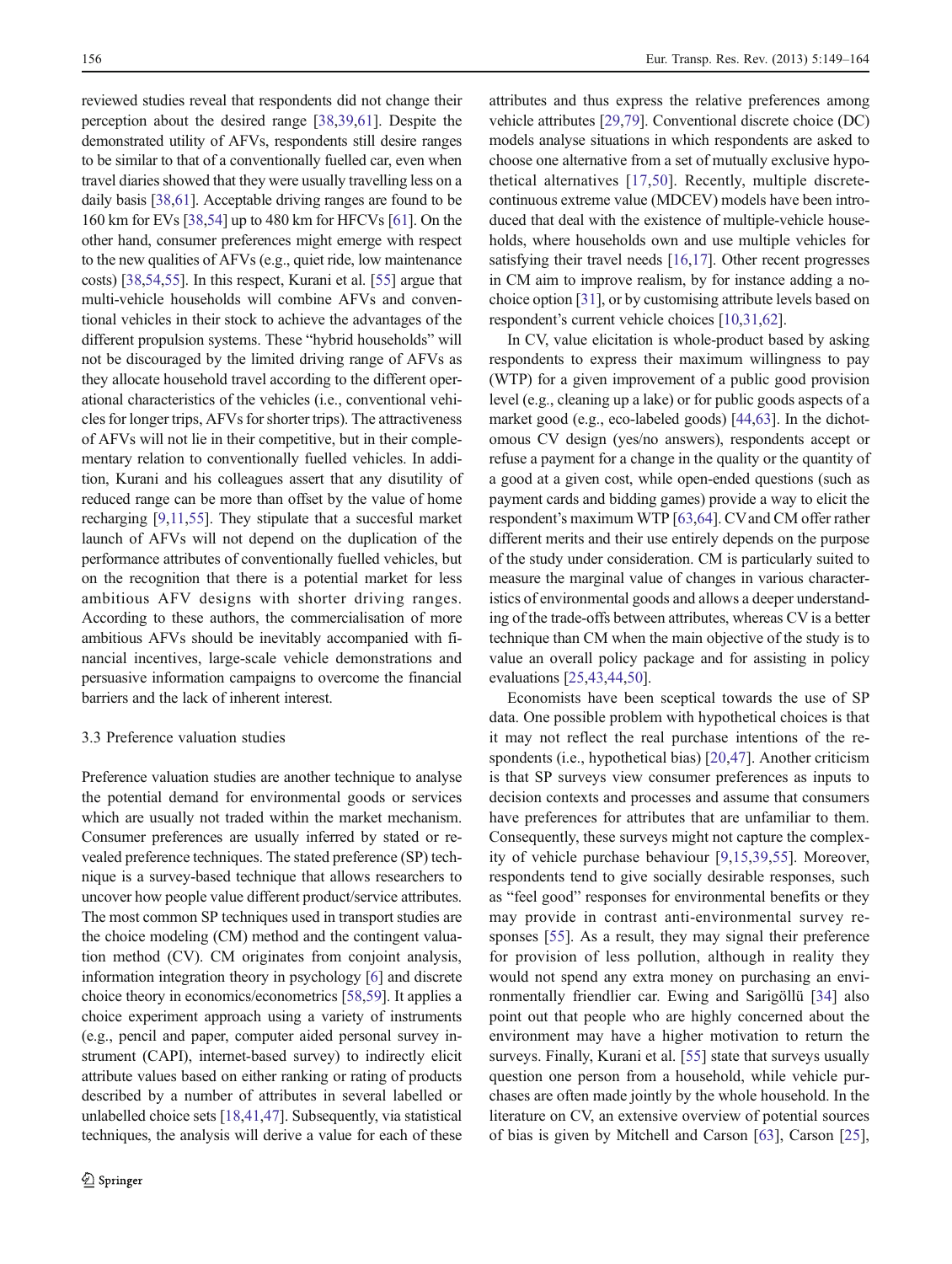Bateman et al. [\[12](#page-14-0)] and Venkatachalam [\[95](#page-15-0)], which can also offer guidance on how to cope with potential bias in hypothetical choice experiments [\[47](#page-14-0)].

In contrast to the SP technique, the revealed preference (RP) technique uses real market data from observations on actual choices in order to measure the consumer preferences. So RP data or market data do not have the possibility for confusion or unstated assumptions. But the main problem in predicting a market for AFVs by using RP data is the absence of actual choice observations since only a small market share of AFVs is currently available [\[70](#page-15-0),[71\]](#page-15-0). Furthermore, using RP data makes it difficult to observe the effect of large variations in the variables of interest. Finally, RP data may often produce strong correlations between the variables (multicollinearity) and may evoke difficulties in measuring the vehicle attributes [\[1](#page-13-0)]. Because SP and RP have complementary strengths, a growing body of literature applies joint SP-RP modeling techniques (e.g., [\[10](#page-13-0),[22\]](#page-14-0)).

Except for Brownstone et al. [[22\]](#page-14-0) and Axsen et al. [[10\]](#page-13-0), all studies, listed in Table [5](#page-9-0), applied SP surveys with a predominance of CM, used for the identification of unique attributes of AFVs and their effects on vehicle purchase. All reviewed studies from the 80s and 90s were performed in America and focused on battery EVs or on a mix of AFVs including either EVs, LPG, CNG or methanol. Later research also included HEVs, PHEVs and HFCVs in the vehicle choice experiments. These reviewed CM studies reveal that the most critical factors for the adoption of AFVs are price characteristics (e.g., purchase price, fuel costs) [[3](#page-13-0)[,26](#page-14-0),[29,33](#page-14-0),[72,79](#page-15-0)], followed by performance and convenience attributes (e.g., driving range, recharging times, fuel availability) [\[13](#page-14-0),[14](#page-14-0),[21,24](#page-14-0),[27](#page-14-0),[29,33,42](#page-14-0),[72,79](#page-15-0)]. Although people express a willingness to pay for reduced emission levels [[21,23](#page-14-0),[87](#page-15-0)], environmental benefits are consistently found to be of minor importance compared to these attributes [[26,27](#page-14-0),[34](#page-14-0),[72\]](#page-15-0).

Recent studies also apply CM to capture the dynamics in consumer preferences for new technologies [\[10,](#page-13-0)[31](#page-14-0)[,62](#page-15-0)]. These studies reveal that conventional vehicles become less desirable with increases in AFV adoption, given equal monetary costs (i.e., neighbour effect) [[10](#page-13-0),[31](#page-14-0),[62\]](#page-15-0). However, these dynamics in consumer preferences seem to depend on the type of new technology. Consumers will more likely switch to HEVs than to HFCVs [[62](#page-15-0)] or to EVs [[31\]](#page-14-0). This can be attributed to the fact that HEVs exhibit low switching costs (e.g., no reliance on the availability of charging stations), whereas HFCVs and EVs possess attributes that are unfamiliar to consumers (e.g., driving range) and require technical infrastructure (e.g., to recharge the car at home) [\[31](#page-14-0)[,62](#page-15-0)].

A minority of the reviewed SP studies applied the CV method. In recent years, this method was especially applied to unveil the WTP for biofuels [\[68](#page-15-0),[80,81](#page-15-0)], HFCVs [[65\]](#page-15-0) and HEVs [\[32](#page-14-0)]. Similar to other CV literature, the WTP for AFVs is found to be positively influenced by income

[\[32](#page-14-0),[80\]](#page-15-0) and environmental concern [32,[51,](#page-14-0)[65](#page-15-0),[80,81](#page-15-0)]. Despite these levels of environmental concern and supportive attitudes towards AFVs, the WTP is mainly determined by financial considerations. The high initial costs of HEVs currently prevent them from gaining a market share (e.g., in Turkey) [[32\]](#page-14-0), the WTP for HFCVs is driven mostly by expectations of personal financial savings (e.g., reduced running costs) [\[65](#page-15-0)] and there only exists a WTP for methanol if the cost burden is shared [\[81](#page-15-0)].

To widen the acceptance of AFVs, these studies suggest that policymakers should act on the environmental concerns by issuing educational campaigns to raise awareness about the features and benefits of AFVs [[31](#page-14-0),[32](#page-14-0)[,65](#page-15-0)]. In this respect, consumers seem to react more to emission information (ecolabelling) at the vehicle level than at the class level [\[60](#page-15-0)]. In addition, tax incentives (e.g., surcharge of dirtier fuels, differentiation of vehicle taxes based on fuel economy or  $CO<sub>2</sub>$ emissions), subsidies or private privileges (e.g., free parking) should make these vehicles more financially competitive as compared to conventionally fuelled vehicles [[32,](#page-14-0)[65\]](#page-15-0). Finally, the availability of a refuelling or recharging network could be ensured by the deployment of public charging stations, which is likely to be facilitated by the involvement and cooperation between all major stakeholders [\[31](#page-14-0)].

## 3.4 Other studies

A fundamentally different approach is symbolism, which does not focus on monetary costs and functional attributes to predict the adoption of AFVs, but on the symbolic meanings associated with them. Studies of symbolism either rely on conceptual frameworks from psychology (see [[57,](#page-14-0)[82\]](#page-15-0)) or on ethnographic interviews which originate from anthropology (i.e., semiotics) (see [\[45,46](#page-14-0)]). The former studies used socialscientific research techniques to illustrate that the attractiveness of car use not only depends on instrumental-reasoned factors (e.g., travel costs, safety), but also on symbolicaffective motivations (e.g., status and social comparison, feelings of self-expression, feelings of sensation). The latter studies by Heffner et al. [[45](#page-14-0),[46\]](#page-14-0) assume that vehicles are important carriers of symbolic meanings that are used to maintain (product as self-expression) and create (product as self-creation) self-identity. By selecting a particular vehicle, people communicate their interests, beliefs, values and social status.

Semiotic theory often uses qualitative surveys as they allow participants to use their own terminology and value frameworks. In addition, it might overcome some of the challenges associated with the examination of symbolic meanings, such as the tendency to understate the impact of symbolic meanings in vehicle purchases [\[45](#page-14-0),[46](#page-14-0)]. On the other hand, this approach relies on the existence of AFVs on the market and associated symbolic meanings, which take time to appear and to communicate [\[75](#page-15-0)].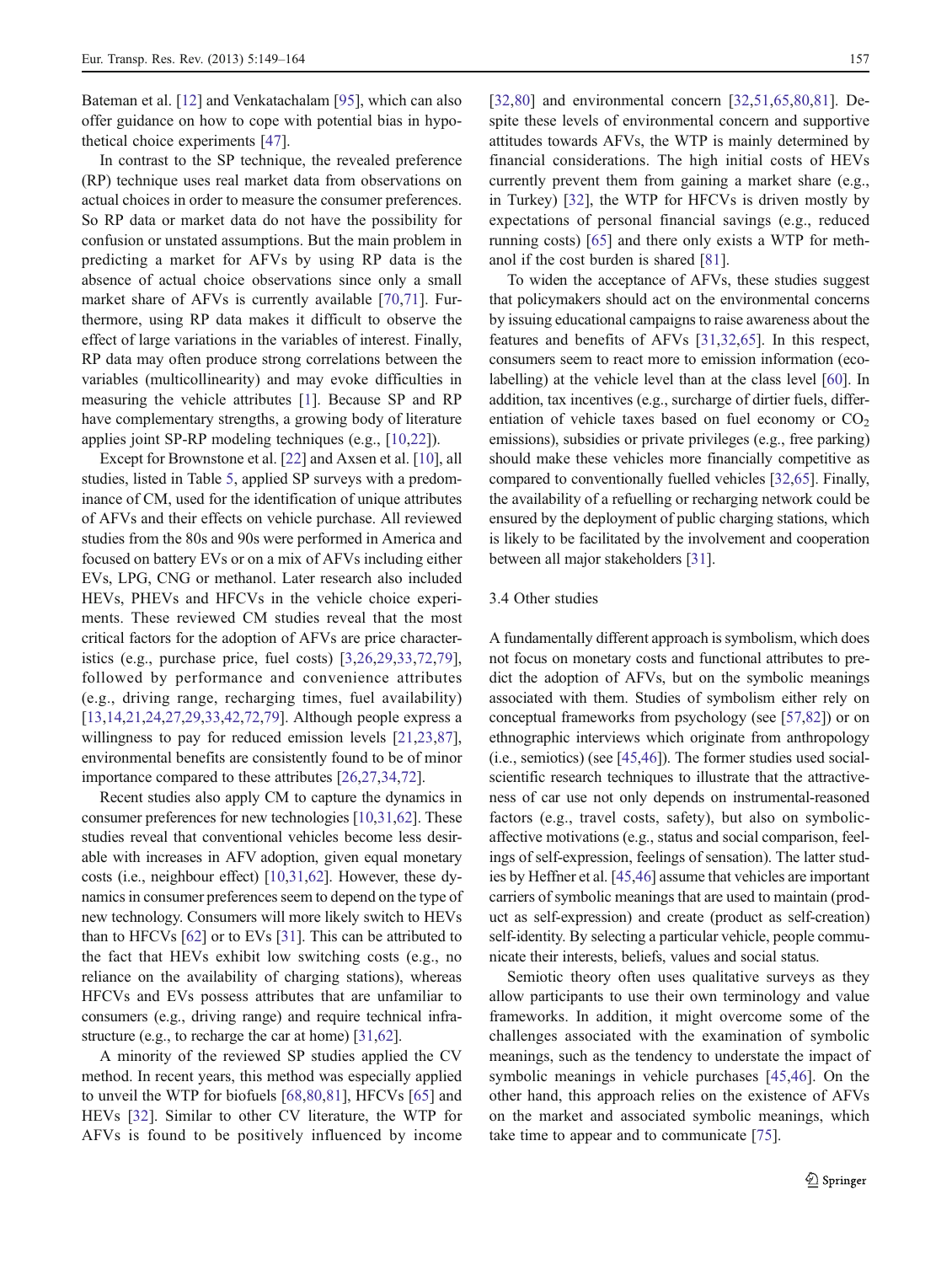<span id="page-9-0"></span>Table 5 Reviewed preference valuation studies

| Study                                  | Scope                                   | Attributes                                                                                                                                                                                                                                      |            | Method Findings                                                                                                                                                                                                                                                                             | Location                        |
|----------------------------------------|-----------------------------------------|-------------------------------------------------------------------------------------------------------------------------------------------------------------------------------------------------------------------------------------------------|------------|---------------------------------------------------------------------------------------------------------------------------------------------------------------------------------------------------------------------------------------------------------------------------------------------|---------------------------------|
| Beggs and<br>Cardell [13]              | EV                                      | Price, operating cost, range,<br>recharging time, performance,                                                                                                                                                                                  | CM         | Small market share of EVs as a result<br>of high negative valuation of limited                                                                                                                                                                                                              | Baltimore (US)                  |
| Beggs et al. [14]                      | EV                                      | size and air conditioning.<br>Price, operating cost, range,<br>recharging time, performance,                                                                                                                                                    | CM         | range and long recharging times.<br>Small market share of EVs as a result<br>of range anxiety and long recharging                                                                                                                                                                           | Baltimore (US)                  |
| Calfee [24]                            | EV                                      | size and air conditioning.<br>Price, operating cost, range,<br>top speed, number of seats                                                                                                                                                       | CМ         | times.<br>Great heterogeneity in consumer<br>trade-offs among vehicle attributes,<br>with range and top speed being<br>generally highly valued.                                                                                                                                             | US                              |
| <b>Bunch</b><br>et al. $[23]$          | P, methanol,<br>NG, EV                  | Purchase price, fuel cost,<br>range, performance, fuel<br>availability and vehicle<br>emissions.                                                                                                                                                | CM         | Consumers are willing to pay more<br>for vehicles with reduced emission<br>levels.                                                                                                                                                                                                          | California (US)                 |
| Segal [79]                             | EV                                      | Recharging/refuelling, range,<br>fuel attributes and cost of<br>the vehicle                                                                                                                                                                     | CM         | Low market share of EVs as a result<br>of high purchase price and<br>inconvenience after sale.                                                                                                                                                                                              | California (US)                 |
| Sperling<br>et al. $[81]$              | Methanol                                | Higher octane, less pollution<br>and more power.                                                                                                                                                                                                | <b>CV</b>  | Higher WTP for clean fuels than for<br>more power, if the cost burden is<br>shared by all.                                                                                                                                                                                                  | New York and<br>California (US) |
| <b>Brownstone</b><br>et al. $[21]$     | <b>AFV</b>                              | Purchase price, range, refuelling<br>cost and time, service station<br>refuelling time, service station<br>availability, acceleration time,<br>top speed, tailpipe emissions,<br>vehicle size, body type and<br>luggage space.                  | CM         | High income households are likely<br>to purchase high-priced vehicles,<br>2-vehicle households with children<br>under 21 years expose a greater<br>WTP for emission reduction than<br>households without children and<br>vehicle range is a very important<br>concern when purchasing AFVs. | California (US)                 |
| Chéron and<br>Zins [27]                | EV                                      | Range, maximum speed,<br>recharging time and cost<br>and delay in case of dead<br>battery.                                                                                                                                                      | CM         | No viable market for EVs unless<br>driving range and recharging time<br>are comparable to conventional<br>gasoline vehicles. These factors<br>can be hardly compensated by<br>greater cleanliness.                                                                                          | Montréal (Canada)               |
| Greene [42]                            | <b>AFV</b>                              | Purchase price, fuel price,<br>fuel availability                                                                                                                                                                                                | <b>CV</b>  | The transition from initial market<br>development to a mature market<br>requires a minimum of 10 to<br>20 % (of conventional gasoline<br>stations) AFV refuelling stations.                                                                                                                 | <b>US</b>                       |
| Ewing and<br>Sarigöllü <sup>[33]</sup> | EV, fuel-<br>efficient,<br>conventional | Purchase price, repair and<br>maintenance cost, range,<br>refuelling time, acceleration,<br>commuting time and cost,<br>polluting emissions.                                                                                                    | CM         | Large market potential for cleaner<br>fuel-efficient vehicles and EVs if<br>they can compete with conventional<br>vehicles in price and performance.                                                                                                                                        | Montreal (Canada)               |
| Tompkins<br>et al. $[87]$              | NG/propane,<br>Alcohol, EV,<br>gasoline | List of 26 attributes<br>manipulated by an<br>experimental design.                                                                                                                                                                              | ${\rm CM}$ | People are willing to pay a significant<br>amount to reduce emissions and<br>save on gas.                                                                                                                                                                                                   | Continental US                  |
| <b>Brownstone</b><br>et al. $[22]$     | <b>CNG</b>                              | P, EV, methanol, Purchase price, range, refuelling<br>cost and time, service station<br>refuelling time, service station<br>availability, acceleration time,<br>top speed, tailpipe emissions,<br>vehicle size, body type and<br>luggage space. | CМ         | There exists a large heterogeneity in<br>consumer preferences for AFVs.<br>Respondents preferred CNG and<br>methanol to gasoline, only college-<br>educated respondents preferred EVs.                                                                                                      | California (US)                 |
| Ewing and<br>Sarigöllü [34]            | <b>AFVs</b>                             | Purchase price, repair and<br>maintenance cost, cruising<br>range, refuelling time,<br>cceleration and polluting<br>emissions.                                                                                                                  | <b>CM</b>  | Although strong preferences were<br>found for AFVs, vehicle performance<br>characteristics are critical for their<br>acceptance.                                                                                                                                                            | Montreal (Canada)               |
| Dagsvik<br>et al. $[29]$               | EV, LPG,<br>HEV, P                      | Purchase price, driving range<br>between refuelling/recharging,<br>top speed and fuel consumption.                                                                                                                                              | CM         | Low WTP for AFVs unless the<br>infrastructure for maintenance<br>and refuelling, purchase price<br>and driving range become fully<br>competitive compared to                                                                                                                                | Norway (EU)                     |

conventional gasoline vehicles.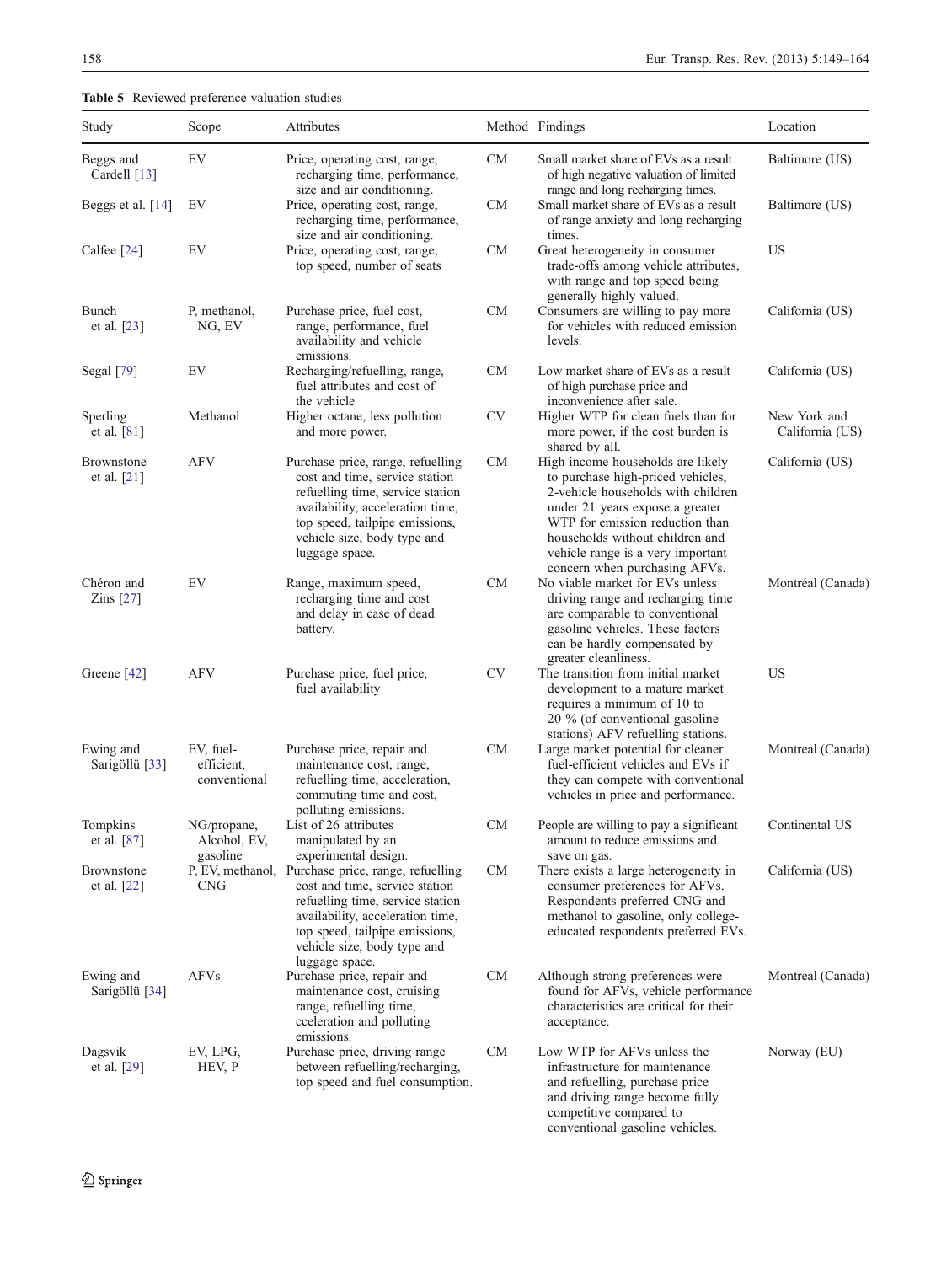# Table 5 (continued)

| Study                                | Scope                     | Attributes                                                                                                                                                                                                                                                         |           | Method Findings                                                                                                                                                                                                                                                                                                                                              | Location                      |
|--------------------------------------|---------------------------|--------------------------------------------------------------------------------------------------------------------------------------------------------------------------------------------------------------------------------------------------------------------|-----------|--------------------------------------------------------------------------------------------------------------------------------------------------------------------------------------------------------------------------------------------------------------------------------------------------------------------------------------------------------------|-------------------------------|
| Mourato<br>et al. [65]               | <b>HFCV</b>               | Range, acceleration, top speed,<br>noise, emissions, electrical<br>equipment, internal dimensions,<br>boot space, safety, refuelling<br>costs and refuelling stations.                                                                                             | CV        | Despite environmental concern and<br>a supportive attitude towards green<br>cars, the WTP in the short term was<br>mainly determined by financial<br>considerations. Environmental<br>considerations and knowledge of<br>technology were found to affect                                                                                                     | London (EU)                   |
| Horne et al. [49]                    | NG, HEV,<br>HFCV, P       | Capital cost, operating cost, fuel<br>availability, express lane access,<br>emissions data and power.                                                                                                                                                              | <b>CM</b> | long-term purchasing decisions.<br>High market share prediction for<br>HEVs and HFCVs, if all attributes<br>are equal.                                                                                                                                                                                                                                       | Canada                        |
| Lundquist<br>Noblet et<br>al. [60]   | Eco-labeled<br>cars       | Income, annualised price, annual<br>driving cost, pollution criteria,<br>faith in orders, perceived<br>consumer effectiveness,<br>perceived compromise needed<br>when buying greener vehicles,<br>knowledge on link between air<br>quality degradation and vehicle | СM        | Environmental attributes of an eco-<br>labeled car are significant in the<br>purchase decision. Eco-information<br>is considered in the vehicle purchase<br>decision, but not at class-level<br>decision. Individuals with different<br>perceptions and norms react<br>differently to eco-information.                                                       | Maine (Canada)                |
| Potoglou and<br>Kanaroglou<br>$[72]$ | HEV, AFV, P               | emissions and air quality concern.<br>Purchase price, annual fuel,<br>maintenance costs, fuel<br>availability, economic<br>incentives, acceleration<br>and pollution level.                                                                                        | <b>CM</b> | Individuals consider price and<br>performance characteristics as<br>important. They are attracted by<br>reduced emission levels, but limited<br>fuel availability is a major concern.                                                                                                                                                                        | Hamilton<br>(Canada)          |
| Ahn et al. $[3]$                     | P, D, CNG,<br>LPG, HEV    | Fuel type, body type, maintenance<br>cost, engine displacement, fuel<br>efficiency and fuel price.                                                                                                                                                                 | <b>CM</b> | AFVs can only gain market share if<br>their purchase price is equal to that<br>of a conventional vehicle. A HEV<br>is valued as the most attractive<br>alternative because of its low fuel<br>costs, although this type of car has<br>a disadvantageous purchase price.                                                                                      | Seoul (Asia)                  |
| Mau et al. $[62]$                    | HEV, HFCV, P              | Purchase price, fuel cost, subsidy,<br>warranty coverage, cruising<br>range and refuelling convenience.                                                                                                                                                            | CM        | The importance that consumers place<br>on certain attributes changes over<br>time as a new technology gains market<br>share (i.e., neighbour effect). HEVs<br>are found more acceptable than HFCV<br>as the former provides the same service<br>as a conventional technology whereas<br>the latter possesses attributes that are<br>unfamiliar to consumers. | Canada (US)                   |
| Solomon and<br>Johnson [80]          | Ethanol                   | WTP for ethanol made from<br>farming residues, forestry<br>residues, paper mill wastes<br>and municipal solid wastes.                                                                                                                                              | <b>CV</b> | Females, political liberals, higher<br>income-households and environmental<br>concern positively affect the WTP<br>for ethanol. No statistical differences<br>in WTP for the different feedstocks<br>were found.                                                                                                                                             | Minnesota (US)                |
| Axsen et al. $[10]$                  | HEV,<br>conventional      | Capital cost, subsidy, performance, CM<br>fuel efficiency and fuel price.                                                                                                                                                                                          |           | WTP for HEVs is higher with a<br>higher HEV penetration.                                                                                                                                                                                                                                                                                                     | Canada and<br>California (US) |
| Caulfield<br>et al. $[26]$           | HEV, AFV,<br>conventional | Fuel costs, vehicle registration tax, CM<br>$CO2$ emissions.                                                                                                                                                                                                       |           | HEVs are found to be better for the<br>environment and cheaper to run,<br>but more expensive to buy than<br>conventional vehicles.                                                                                                                                                                                                                           | Ireland (EU)                  |
| Eggers and<br>Eggers $[31]$          | EV, HEV,<br>conventional  | Drive train technology, range-per-<br>battery charge and price as<br>compared to conventional cars.                                                                                                                                                                | CМ        | Critical adoption factors for EVs<br>are purchase price, range, timing<br>of market entry, or environmental<br>evolution (e.g., increasing penetration,<br>rising gas prices, or increasing number<br>of electric charging stations).                                                                                                                        | Germany (EU)                  |
| Jensen<br>et al. $[51]$              | Ethanol                   | Fuel price, feedstock (corn grain,<br>switchgrass and wood wastes),<br>fuel import, GHG emission<br>reductions and fuel availability.                                                                                                                              | <b>CV</b> | Females, younger respondents and higher<br>concern about independence from foreign<br>energy sources positively affected the<br>WTP for the different feedstocks. GHG<br>emission reduction also positively<br>influenced the WTP for E85.                                                                                                                   | US                            |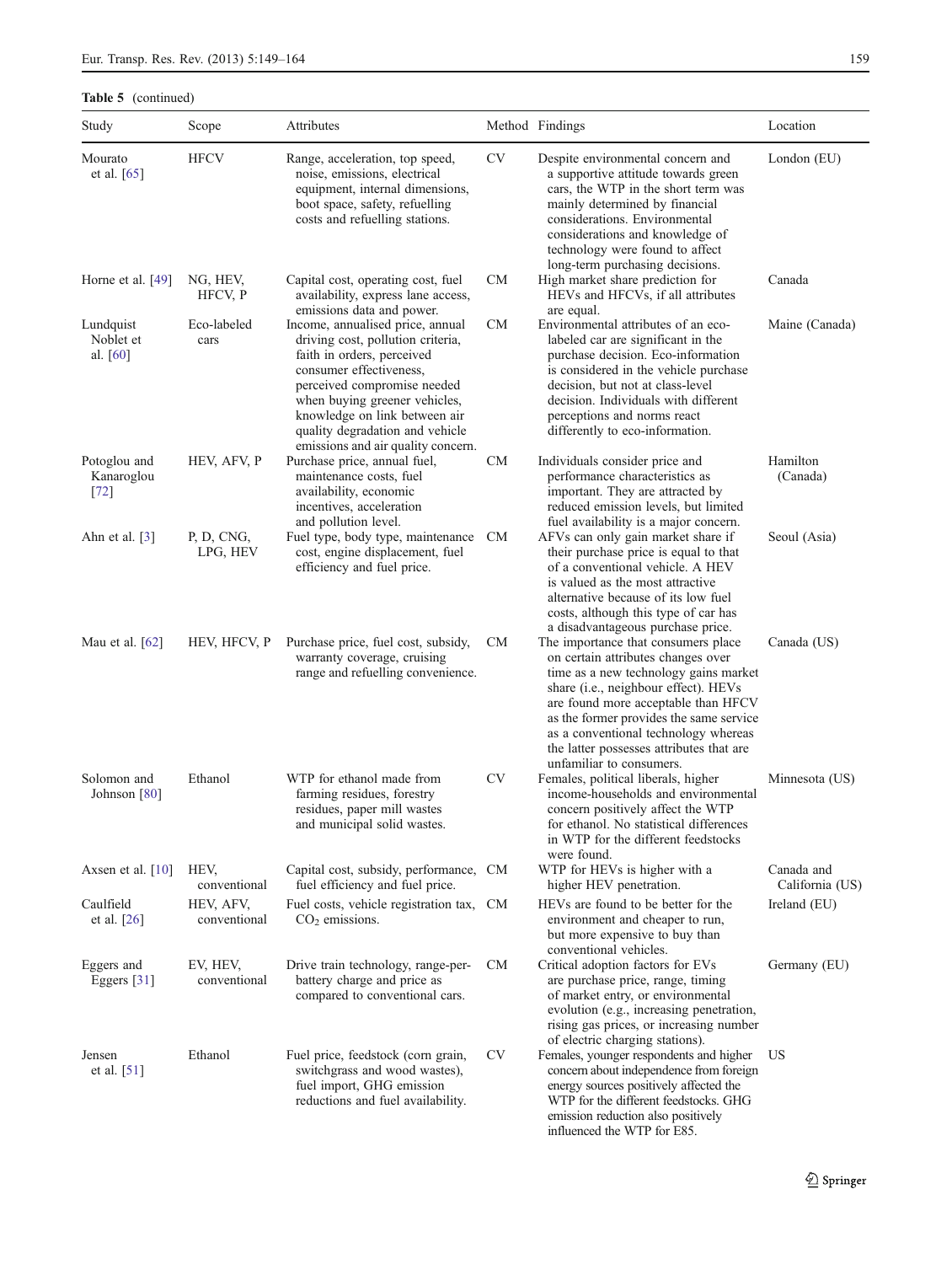Table 5 (continued)

| Study                              | Scope         | <b>Attributes</b>   |    | Method Findings                                                                                                                                                                                                          | Location    |
|------------------------------------|---------------|---------------------|----|--------------------------------------------------------------------------------------------------------------------------------------------------------------------------------------------------------------------------|-------------|
| Erdem<br>et al. $\lceil 32 \rceil$ | <b>HEV</b>    | WTP for HEV         | CV | Income, educational level,<br>environmental concern, risk attitudes,<br>gender and perception of alternative<br>energy sources have a positive impact<br>on the WTP for a HEV.                                           | Turkey (EU) |
| Petrolia<br>et al. $[68]$          | Ethanol and P | WTP for E10 and E85 | CV | WTP for E10 is lower for older<br>respondents, for those who prefer<br>public transit options and those who<br>prefer non-ethanol-fuelled vehicle<br>alternatives, but higher for those<br>with higher education levels. | US          |

The reviewed studies, summarised in Table 6, mostly relied on semiotic theory to unveil the symbolic meanings associated to AFVs in California (US). They all agree on the fact that households are not purchasing AFVs for their functional or economic benefits, but to gain access to symbols that are used to define and express who they are.

Symbolism is found to be particularly strong in vehicles that use new types of technologies. They were important to early buyers of EVs in Norway [[36](#page-14-0)] and HEVs in the US [\[45,46](#page-14-0)]. Heffner et al. [[45](#page-14-0)] used ethnographic interviews with 25 early HEV buyers to explore how widely recognised social meanings (denotations) are connected to more personal meanings (connotations) and how they affect vehicle purchase. They revealed that households buy HEVs for the meanings they symbolise (such as "environmental preservation",

"financial responsibility", "independence from oil producers", "embracing new technology" and "opposition to war") as well as the connotations linked to these ideas that are relevant to self-identity (such as "concern about others", "intelligence", "independence", "uniqueness", "ethics", etc.). While denotations are generally socially-shared, connotations vary from person to person. For example, two households may view their HEV as a symbol for "preserving the environment", but one household may emphasise the "ethics" connotation, whereas for another household their "concern about others" is an important value to communicate to society [\[45](#page-14-0)[,88](#page-15-0)].

Heffner et al. [[46](#page-14-0)] recommend that, just as early buyers of HEVs looked for meanings that were unavailable in other types of vehicles; early buyers of HFCVs will also look for new symbolic meanings in their vehicles that are not offered

Table 6 Reviewed other studies

| Study                      | Scope       | Setting                                                                                                                | Findings                                                                                                                                                                                                                                                                                      | Location        |
|----------------------------|-------------|------------------------------------------------------------------------------------------------------------------------|-----------------------------------------------------------------------------------------------------------------------------------------------------------------------------------------------------------------------------------------------------------------------------------------------|-----------------|
| Gjoen and Hard [36]        | EV          | Interviews.                                                                                                            | EVs are associated with symbolic meanings<br>such as a contribution to a cleaner environmental<br>consciousness.                                                                                                                                                                              | Norway (EU)     |
| Turrentine and Kurani [88] |             | Semi-structured interviews<br>with 57 households.                                                                      | High fuel economy may be valued more for its<br>symbolism (e.g., resource conservation) than<br>for its marginal financial value                                                                                                                                                              | California (US) |
| Heffner et al. [45]        | <b>HEV</b>  | Semi-structured ethnographic<br>interviews with 25 HEV<br>owners including sections on:<br>- household vehicle history | The purchase of an HEV is influenced by 5<br>denotations, each associated with several<br>connotations:<br>- preserving the environment (ethical, concerned<br>about others)                                                                                                                  | California (US) |
|                            |             | - purchase narrative                                                                                                   | - opposed to war (ethics)                                                                                                                                                                                                                                                                     |                 |
|                            |             | - symbolic meaning analysis                                                                                            | - manage personal finances (maturity, intelligence)                                                                                                                                                                                                                                           |                 |
|                            |             | - HEV benefits and disbenefits                                                                                         | - reduce oil support (personal, national independence)                                                                                                                                                                                                                                        |                 |
|                            |             | - vehicle preference exercise                                                                                          | - embrace new technology (individuality, unique)                                                                                                                                                                                                                                              |                 |
| Heffner et al. [46]        | <b>HFCV</b> | See Heffner et al. [45].                                                                                               | Just as in case of HEVs (see [45]), HFCVs should<br>be differentiated based on these existing meanings<br>and offer new symbolic meanings such as the idea<br>of "extended personal territory", as they have the<br>potential to provide electricity, even when the<br>vehicle is not in use. | California (US) |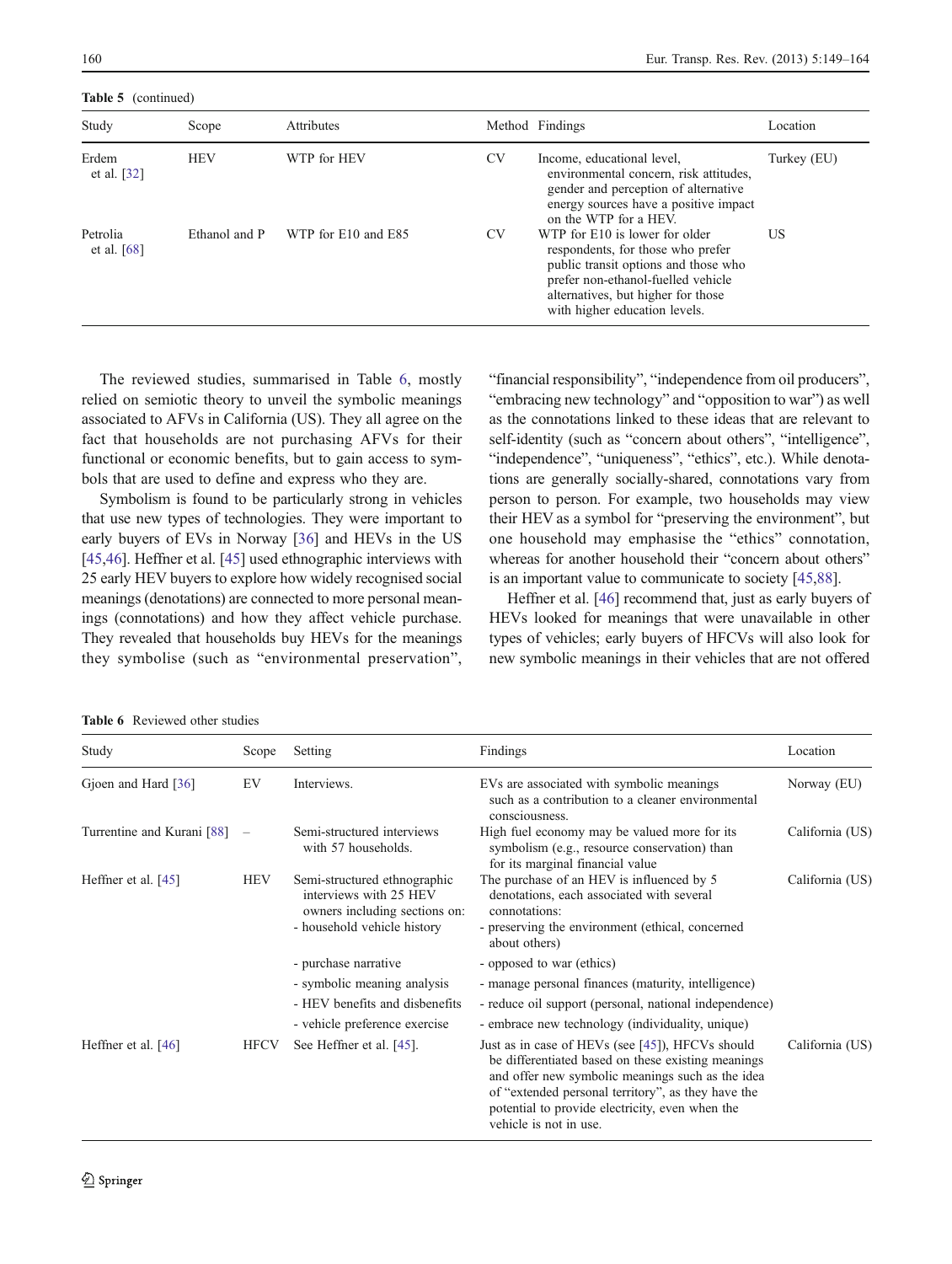<span id="page-12-0"></span>by competing alternatives. In this respect, HFCVs should improve on existing symbolic meanings (e.g., by providing potential buyers a more authentic access to the ideas of environmental preservation or advanced technology). In addition, they should offer entirely new symbolic meanings as well such as "home refuelling", which can refer to aspects of independency. Another possibility is to explore the idea of "extended personal territory", as HFCVs have the potential to produce clean electrical power for purposes other than propulsion. As new meanings will continue to emerge, understanding the meanings, as well as their construction and communication is essential to promote the AFV market.

## 4 Conclusions and recommendations

# 4.1 Conceptual framework and research methodologies of reviewed studies

This paper reviewed 53 publications according to the applied conceptual framework and research methodology. Overall, the amount of articles dealing with consumer preferences and attitudes towards AFVs has grown considerably over time. Research from the 80s and 90s was mainly carried out in California and applied preference valuation techniques and experimental designs to elicit consumer preferences for EVs. Recent studies, mainly executed in Europe and (North) America, give more emphasis to biofuels, hydrogen, (P)HEVs and HFCVs and also apply attitudinal surveys and (symbolic) qualitative surveys as reaction to the traditional rational-actor approaches. Early studies from the US often focused on EVs, which possess vehicle attributes that are unfamiliar to consumers. As a result, performance characteristics often came out as the critical acceptance factors. In recent studies from the EU, focusing on evolutionary technologies such as HEV or hydrogen, price characteristics play a more important role as the consumers are much more familiar with the performance attributes.

The predominant method used in measuring the consumer preferences for AFVs is CM, which principal aim is to unveil the different critical factors for the adoption of AFVs. A common criticism of CM is that they might not capture the complexity of a consumer purchase decision as it (1) only presents a small (pre-defined) selection of vehicle attributes in order to reduce the cognitive burden of the respondent and to allow proper measurement—leaving people no possibility to frame the perceptions by themselves and (2) assumes that respondents have preferences for attributes (such as driving range, home recharging) that are unfamiliar and unknown to them. A common criticism of SP surveys which also applies to (quantitative) attitudinal surveys is that the potential demand for green and progressive technologies might be overstated as a result of social desirable answers. In this respect, qualitative

surveys (such as in symbolic studies and attitudinal surveys) and experimental based approaches (trials, travel diaries, etc.) increase familiarity and experience with the alternative technologies and offer more opportunities to deal with the sociocultural contexts in which values, beliefs, perceptions and attitudes are rooted. On the other hand, these studies often contain small samples which are unlikely to be representative for wider populations.

The technological focus of experimental studies and symbolic studies is merely on EVs, PHEVs and HFCVs. These technologies not only face driving range and infrastructure challenges, but also possess new vehicle qualities such as silent driving, home recharging, etc. Experimental and symbolic studies mainly envision the early buyers segment and examine whether these new vehicle characteristics can offset the limitations (experimental studies) or even symbolise new meanings that can be communicated to society (symbolic studies). Attitudinal studies are rather performed to uncover the consumer attitudes for biofuels and hydrogen whereas consumer preference studies often deal with a variety of technologies. A potential gap in most of the reviewed studies is that they focus solely on the preferences for one technology [\[75\]](#page-15-0). Ideally, conventionally fuelled vehicles and other competing clean vehicle technologies should be incorporated in the study design to provide a better reflection of the range of alternatives that are available in the market and to improve realism.

#### 4.2 Key results of reviewed studies

Overall, the key finding from the reviewed studies is that there exists a strong environmental concern, and positive attitudes towards AFVs, but that the environmental benefits are of little importance in the car purchase decision.

Attitudinal studies refer to this phenomenon as the attitude-action gap, as positive environmental attitudes do not translate into ecological behaviour. The revised literature revealed that attitudes of people are not only determined by environmental considerations, but also by a complex tradeoff involving the perceived costs and benefits of the various alternatives. Moreover, limited knowledge levels currently prevent to build up awareness of AFVs, which is the key for their adoption.

Most experimental studies shared the opinion that a shortterm exposure to AFVs improves the respondents' overall impressions, especially with respect to their environmental benefits. But once experience with AFVs is gained, environmental benefits become of minor importance as other vehicle features (e.g., driving range) will enter the decision set. Nevertheless, some studies stipulate that acquired experience with AFVs attract so-called "hybrid households", because of their new qualities (e.g., quite ride, low running costs, home recharging) which can more than offset the disutility of a reduced range. Again, these studies also recognise that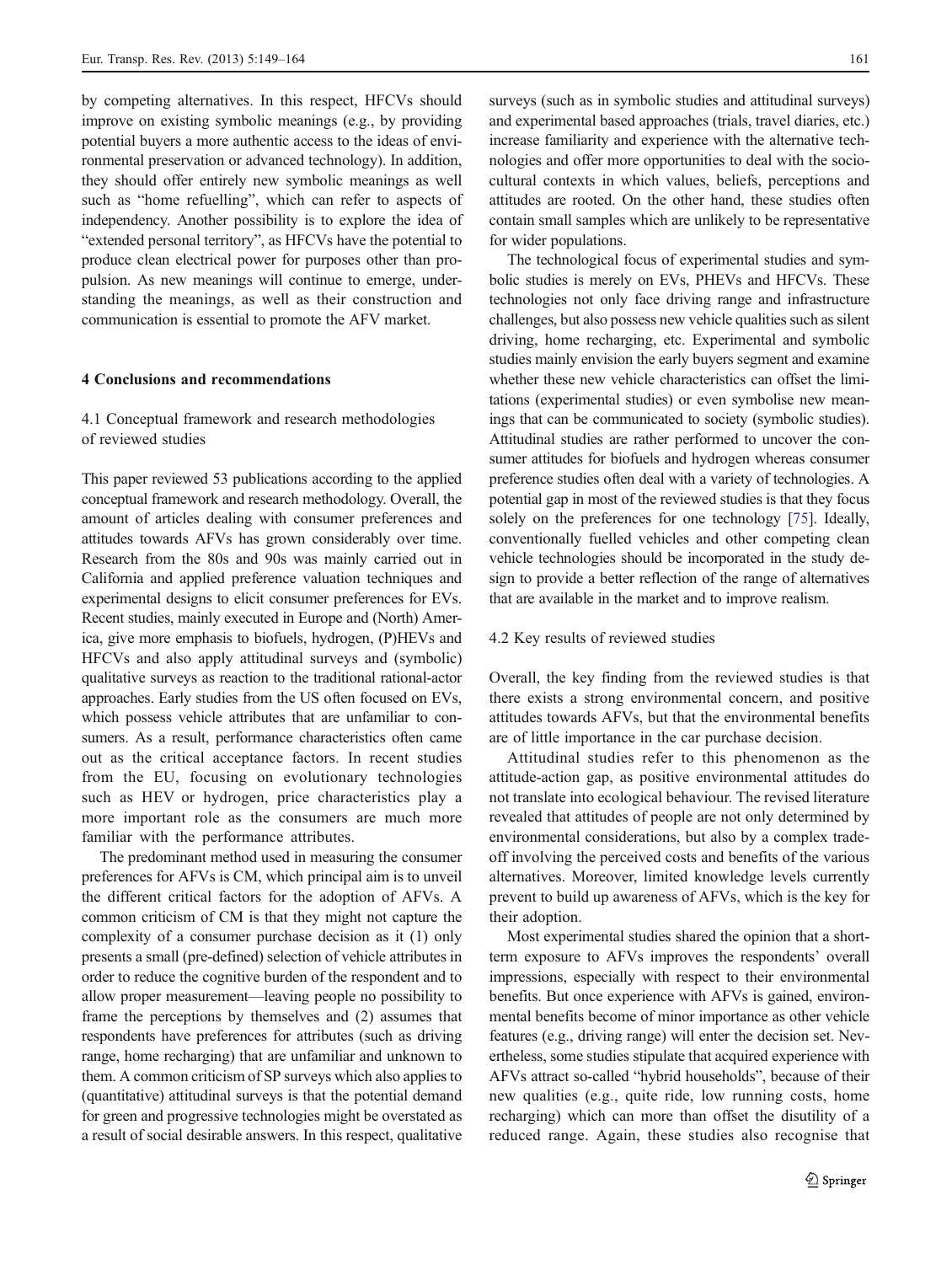<span id="page-13-0"></span>environmental concern is not an important attribute in the car purchase decision, even for early AFV buyers.

The reviewed preference valuation studies unveiled that environmental benefits are of minor importance for the adoption of AFVs, which is principally driven by price characteristics, performance and convenience attributes. Additionally, the revised CV studies highlighted that the WTP for AFVs is positively influenced by socio-economic (e.g., income) and psychological characteristics (e.g., environmental concern), but that ultimately the WTP is still driven by expectations of personal financial savings. Recent studies also reveal that the degree of market penetration of AFVs might exert a strong influence on consumer preferences (i.e., neighbour effect), given equal monetary costs. However, these dynamics seem to depend on the type of technology such that preferences will be stronger for evolutionary technologies (e.g., HEV) than for disruptive technologies (e.g., HFCVs, EVs) as the latter possess vehicle attributes that are unfamiliar to consumers and require technical infrastructure.

Lastly, a different approach is the acknowledgment of symbolism as a central aspect of vehicle ownership. All revised studies agree on the fact that households do not purchase AFVs based on rational factors, such as functional or economic benefits, but to gain access to a variety of denotations and associated connotations behind it. In this respect, people might purchase an AFV as it symbolises "environmental preservation" and refers to a range of connotations such as "ethics", "intelligence", "awareness" or "concern about others".

#### 4.3 Policy recommendations

The adoption of AFVs is likely to be limited without significant governmental incentives and regulations.

Given the low awareness of AFVs found in the reviewed attitudinal studies, information provision is a prerequisite for changing environmental behaviour. It should be diversified according to the heterogeneous target audience (e.g., along their interests, knowledge, attitudes, socio-demographics, etc.) and should especially focus on the opportunities and possible solutions such as the range of actions that can be taken within car purchase to reduce energy problems. As AFVs are often associated with reduced performance and comfort, information about their performance potential might even attract people that are uninterested in environmental issues.

Besides educational campaigns to raise awareness about the features of AFVs, experimental studies and preference valuation techniques also highlight the need for pricing measures (e.g., differentiation of taxation based on fuel consumption or  $CO<sub>2</sub>$  emissions, subsidies, etc.), supplysided measures (e.g., recharging, refuelling network) and large-scale demonstrations to ensure the financial attractiveness, availability and reliability of AFVs.

According to the symbolic studies, the market success of AFVs will depend on the existing and new symbolic meanings that are attached to these vehicles. In case of EVs, PHEVs and HFCVs, the challenge is thus to exploit new symbolic meanings that were not previously available in other vehicle types. However, if one wants to offer potential buyers stronger, more authentic access to these symbolic meanings such as "environmental preservation", "oil independence" or "financial acumen", a broad consensus about their environmentally friendly aspects or financial attractiveness should exist. Any confusion about these aspects (e.g., about the sustainability of the fuel on a well-to-wheel basis) could strip these potential symbolic meanings from AFVs. In this respect, common information tools that provide factual information on the potential environmental and financial benefits of AFVs are required in order to distinguish them from conventionally fuelled vehicles.

Acknowledgments The authors would like to acknowledge the financial support by the Belgian Science Policy (BELSPO).

Open Access This article is distributed under the terms of the Creative Commons Attribution License which permits any use, distribution, and reproduction in any medium, provided the original author(s) and the source are credited.

#### References

- 1. Abley J (2000) Stated Preference techniques and consumer decision making: new challenges to old assumptions. Cranfield University, pp 40
- 2. Achterberg P, Houtman D, van Bohemen S, Manevska K (2010) Unknowing but supportive? Predispositions, knowledge, and support for hydrogen technology in the Netherlands. Int J Hydrog Energy 35:6075–6083
- 3. Ahn J, Jeong G, Kim Y (2008) A forecast of household ownership and use of alternative fuel vehicles: a multiple discrete-continuous choice approach. Energy Econ 30:2091–2104
- 4. Ajzen I (1985) From Intentions to Actions: a theory of planned behavior. In: Kuhl J, Beckman J (eds) Action-control: from cognition to behavior. Springer, Heidelberg, pp 11–39
- 5. Ajzen I (1991) The theory of planned behavior. Organ Behav Hum Decis Process 50:179–211
- 6. Anderson NH (1981) Foundations of information integration theory. Academic, NJ
- 7. Anderson S, Stradling SG (2004) Attitudes to car use and modal shift in Scotland. Report of National Centre for Social Research, Scotland: Scottish Executive Social Research. Available at: [http://](http://www.scotland.gov.uk/Publications/2004/03/19062/34290) [www.scotland.gov.uk/Publications/2004/03/19062/34290](http://www.scotland.gov.uk/Publications/2004/03/19062/34290)
- 8. Armitage CJ, Conner M (2001) Efficacy of the theory of planned behaviour: a meta-analytic review. Br J Soc Psychol 40:471–499
- 9. Axsen J, Kurani KS (2010) Anticipating plug-in hybrid vehicle energy impacts in California: constructing consumer-informed recharge profiles. Transp Res D 15:212–219
- 10. Axsen J, Mountain DC, Jaccard M (2009) Combining stated and revealed choice research to stimulate the neighbor effect: the case of hybrid-electric vehicles. Resour Energy Econ 31:221–238
- 11. Axsen J, Kurani KS, Burke A (2010) Are batteries ready for plugin hybrid buyers? Transp Policy 17:173–182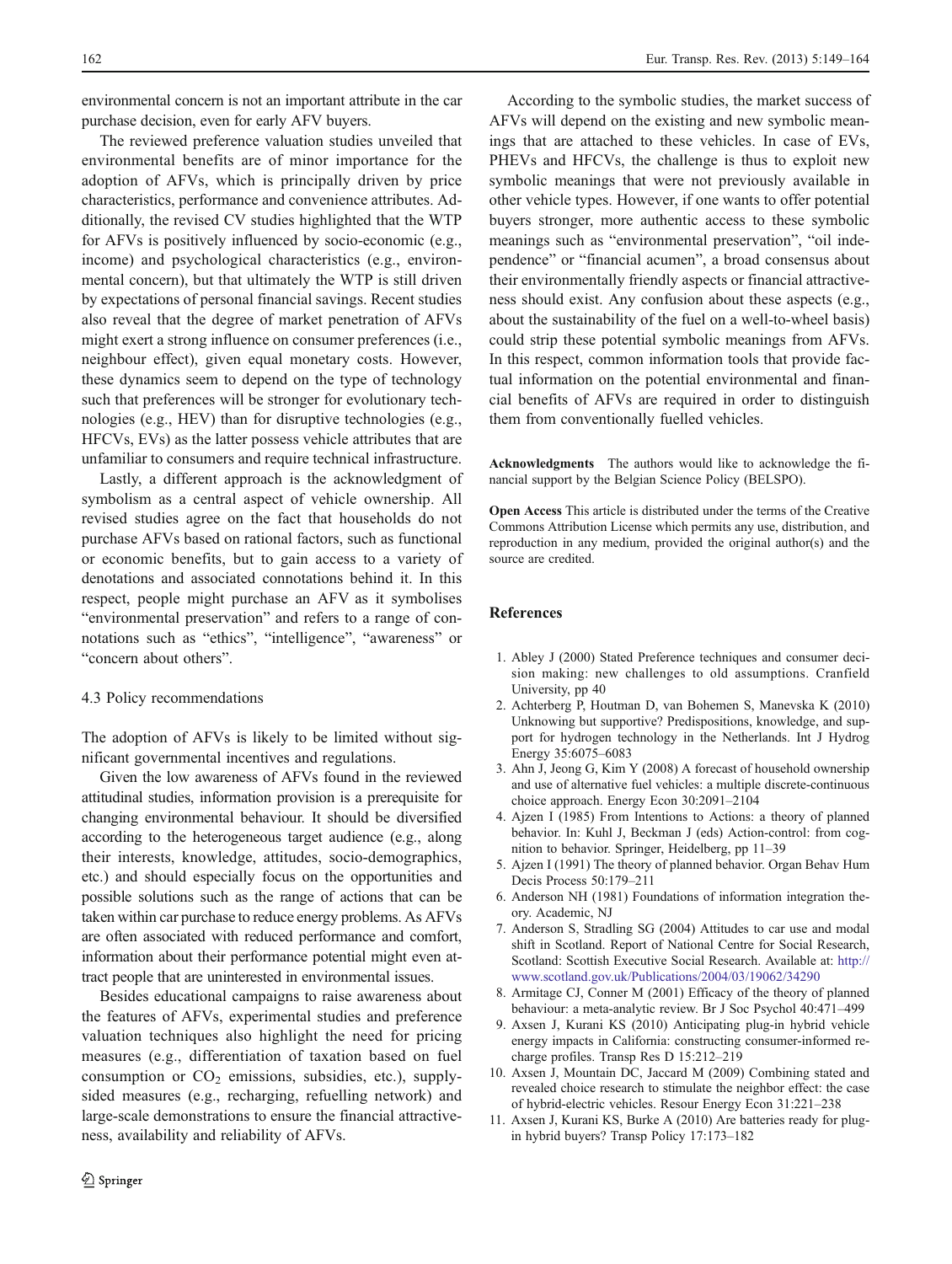- <span id="page-14-0"></span>12. Bateman IJ, Carson RT, Day B, Hanemann M, Hanley N, Hett T, Jones-Lee M, Loomes G, Mourato S, Ozdemiroglu E, Pearce DW, Sugden R, Swanson J (2002) Economic valuation with stated preference techniques: a manual. Edward Elgar, Ltd., Cheltenham, p 458
- 13. Beggs SD, Cardell NS (1980) Choice of smallest car by multivehicle households and the demand for electric vehicles. Transp Res A 14(A):389–404
- 14. Beggs SD, Cardell NS, Hausman J (1981) Assessing the potential demand for electric cars. J Econom 17:1–19
- 15. Bettman J, Luce M, Payne J (1998) Constructive consumer choice processes. J Consum Res 25(3):187–217
- 16. Bhatt CR (2005) A multiple discrete-continuous extreme value (MDCEV) model: role of utility function parameters, identification considerations, and model extensions. Transp Res B 42(3):274–303
- 17. Bhatt CR, Sen S, Eluru N (2009) The impact of demographics, built environment attributes, vehicle characteristics, and gasoline prices on household vehicle holdings and use. Transp Res B 43:1–18
- 18. Blamey RK, Bennett JW, Louviere JJ, Morrison MD, Rolfe J (2000) A test of policy labels in environmental choice modelling studies. Ecol Econ 32:269–286
- 19. Bontekoning YM, Macharis C, Trip JJ (2002) Is a new applied transportation research field emerging? A review of intermodal rail-truck freight transport literature. Transp Res A 38(1):1–34
- 20. Brownstone D, Small K (2005) Valuing time and reliability: assessing the evidence from road pricing demonstrations. Transp Res A 39(3):279–293
- 21. Brownstone D, Bunch DS, Golob TF, Ren W (1996) A transactions choice model for forecasting demand for alternative-fuel vehicles. Res Transp Econ 4:87–129
- 22. Brownstone D, Bunch DS, Train K (2000) Joint mixed logit models of stated and revealed preferences for alternative fuel vehicles. Transp Res B 34(5):315–338
- 23. Bunch DS, Bradley M, Golob TF, Kitamura R, Occhiuzzo GP (1993) Demand for alternative-fuel vehicles in California: a discrete-choice stated preference pilot project. Transp Res A 27:237–253
- 24. Calfee JE (1985) Estimating the demand for electric automobiles using disaggregated probabilistic choice analysis. Transp Res B 19(4):287–301
- 25. Carson RT (2000) Contingent valuation: a user's guide. Environ Sci Technol 34:1413–1418
- 26. Caulfield B, Farrell S, McMahon B (2010) Examining individuals preferences for hybrid electric and alternatively fuelled vehicles. Transp Policy 17:381–387
- 27. Chéron E, Zins M (1997) Electric vehicle purchasing intentions: the concern over battery charge duration and risk of failure. Transp Res A 31:235–243
- 28. Cooper HM (1989) Integrating research: a guide for literature reviews. Applied social research methods series 2. Sage Publications, Newbury Park
- 29. Dagsvik JK, Wennemo T, Wetterwald DG, Aaberge R (2002) Potential demand for alternative fuel vehicle. Transp Res B 36:361–384
- 30. Eagly AH, Chaiken S (1993) The psychology of attitudes. Harcourt Brace Jovanovich College Publications
- 31. Eggers F, Eggers F (2010) Where have all the flowers gone? Forecasting green trends in the automobile industry with a choice-based conjoint adoption model. Technol Forecast Soc Chang. doi:[10.1016/j.techfore.2010.06.014](http://dx.doi.org/10.1016/j.techfore.2010.06.014)
- 32. Erdem C, Sentürk I, Simsek T (2010) Identifying the factors affecting the willingness to pay for fuel-efficient vehicles in Turkey: a case of hybrids. Energy Policy 38:3038–3043
- 33. Ewing GO, Sarigöllü E (1998) Car fuel-type choice under travel demand management and economic incentives. Transp Res D 3(6):429–444
- 34. Ewing GO, Sarigöllü E (2000) Assessing consumer preferences for clean-fuel vehicles: a discrete choice experiment. J Public Policy Mark 19(1):106–118
- 35. Flamm B (2009) The impacts of environmental knowledge and attitudes on vehicle ownership and use. Transp Res D. doi[:10.1016/j.trd.2009.02.003](http://dx.doi.org/10.1016/j.trd.2009.02.003)
- 36. Gjoen H, Hard M (2002) Cultural politics in action: developing user scripts in relation to the electric vehicle. Sci Technol Hum Values 27(2):262–281
- 37. Glazer A, Klein DB, Lave C (1995) Clean on paper, dirty on the road: troubles with California's smog check. The University of California Transportation Center. J Transp Economics Policy, pp 11
- 38. Golob TF, Gould J (1998) Projecting use of electric vehicles from household vehicle trials. Transp Res B 32(7):441–454
- 39. Gould J, Golob TF (1998) Clean air forever? A longitudinal analysis of opinions about air pollution and electric vehicles. Transp Res D 3(3):157–169
- 40. Gredler M (1992) Designing and evaluating games and simulations: a process approach. Kogan Page, London
- 41. Green PE, Srinivasan V (1990) Conjoint analysis in Marketing: new development with implications for research and practice. J Mark 54:3–19
- 42. Greene DL (1996) Survey evidence on the importance of fuel availability to the choice of alternative fuels and vehicles. Energy Stud Rev 8(3):215–231
- 43. Hanly N, MacMillan D, Wright RE, Bullock C, Simpson I, Parsisson D, Crabtree B (1998) Contingent valuation versus choice experiments: estimating the benefits of environmentally sensitive areas in Scotland. J Agr Econ 49(1):1–15
- 44. Hanly N, Mourato S, Wright RE (2001) Choice modelling approaches: a superior alternative for environmental valuation? J Econ Surv 15(3):436–462
- 45. Heffner RR, Kurani S, Turrentine TS (2007) Symbolism in California's early market for hybrid electric vehicles. Transp Res D 12:396–413
- 46. Heffner RR, Kurani KS, Turrentine TS (2007) Symbolism and the adoption of fuel-cell vehicles. World Electr Vehicle Assoc J 1:24–31
- 47. Hensher D (2010) Hypothetical bias, choice experiments and willingness to pay. Transp Res B 44:735–752
- 48. Hickman R, Ashiru O, Banister D (2010) Transport and climate change: simulating the options for carbon reduction in London. Transp Policy 17:110–125
- 49. Horne M, Jaccard M, Tiedemann K (2005) Improving behavioral realism in hybrid energy-economy models using discrete choice studies of personal transportation decisions. Energy Econ 27:59–77
- 50. Hoyos D (2010) The state of the art of environmental valuation with discrete choice experiments. Ecol Econ 69:1595–1603
- 51. Jensen KL, Clark CD, English BC, Menard RJ, Skahan DK, Marra AC (2010) Willingness to pay for E85 from corn, switchgrass, and wood residues. Energy Econ 32:1253–1262
- 52. Johansson-Stenman O, Martinsson P (2006) Honestly, why are you driving a BMW? J Econ Behav Organ 60:129–146
- 53. Kahn ME (2007) Do greens drive hummers or hybrids? Environmental ideology as a determinant of consumer choice. J Environ Econ Manag 54:129–145
- 54. Kurani K, Turrentine T, Sperling D (1994) Demand for electric vehicles in hybrid households: an exploratory analysis. Transp Policy 1(4):244–256
- 55. Kurani K, Turrentine T, Sperling S (1996) Testing electric vehicle demand in 'hybrid households' using a reflexive survey. Transp Res D 1(2):131–150
- 56. Lane B, Potter S (2007) The adoption of cleaner vehicles in the UK: exploring the consumer attitude-action gap. J Clean Prod 15:1085–1092
- 57. Lois D, López-Sáez M (2009) The relationship between instrumental, symbolic and affective factors as predictors of car use: a structural equation modeling approach. Transp Res 1(43):790–799
- 58. Louviere J, Hensher DA (1982) On the design and analysis of simulated choice or allocation experiments in travel choice modelling. Transp Res Rec 890:11–17